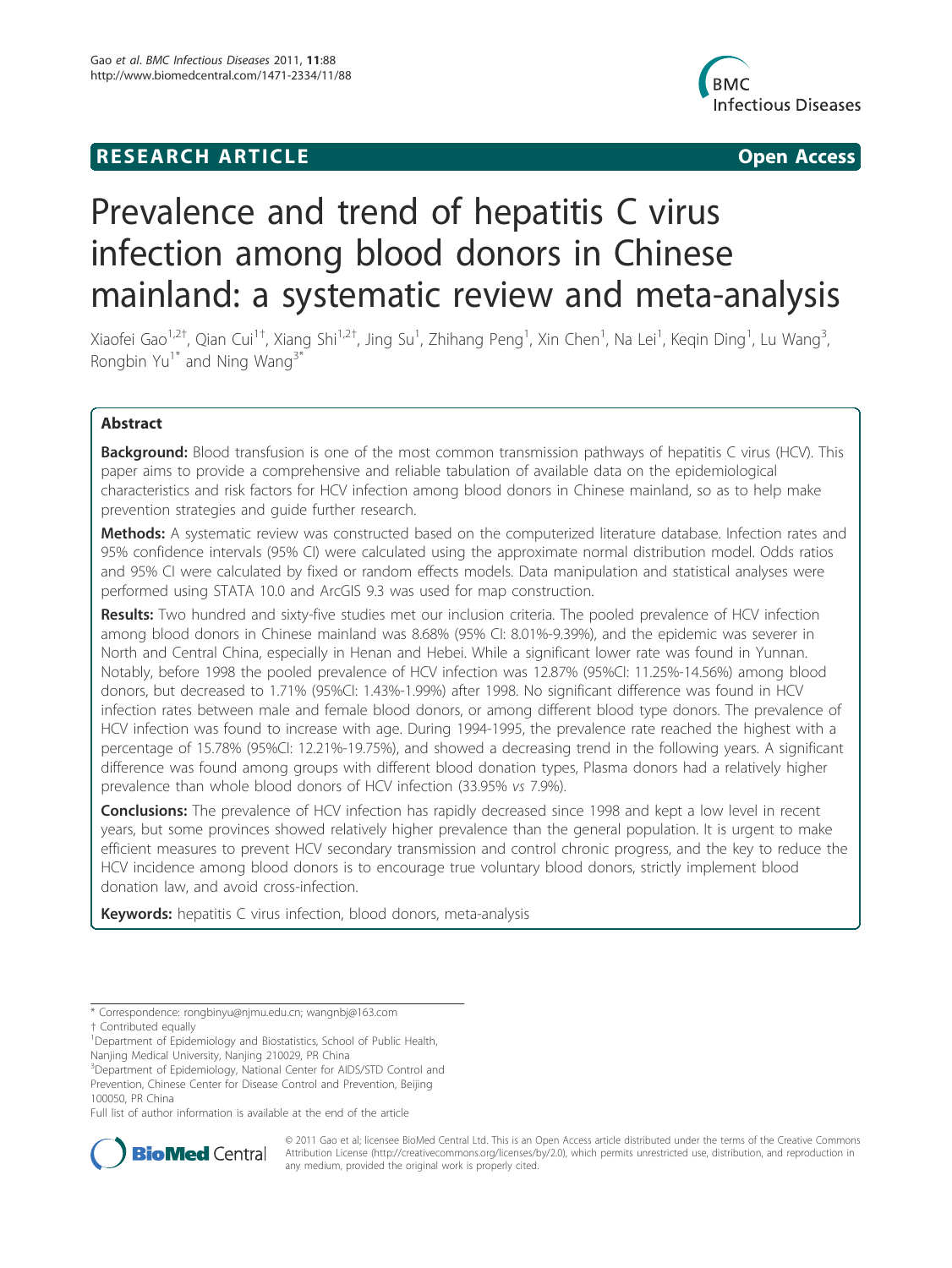## Background

Chronic infection with hepatitis C virus (HCV) is a major and growing public health problem, which could easily lead to chronic liver disease, cirrhosis and even hepatocellular carcinoma [1]. The prevention and control of HCV infection showed complexity and challenge in describing geographic distribution of HCV infection, determining its associated risk factors, and evaluating cofactors that accelerate hepatitis C progression. Estimated 170 million persons are infected with HCV worldwide and more than 3.5 million new sufferers occurred annually [2]. According to the national epidemiological survey of viral hepatitis from 1992 to 1995, average anti-HCV positive rate was 3.2% in the general Chinese population, amounting to more than 30 million infected individuals [3].

The rapid global spread of HCV is believed to have occurred primarily because of efficient transmission through blood transfusion and parenteral exposures with contaminated equipment [4]. Blood donors, particularly those that rely on blood donation as a source of income, had a very high prevalence of HCV infection [5]. Recent studies have reported that the current residual risk of transfusion-transmitted HCV infection in China is about 1 in 40,000-60,000 donations, higher than that found in more developed countries [6]. With the implemention of blood donation law in 1998, many blood centers relied on other methods to motivate donors, mostly through employer-organized blood collection, but these donors may not have been true volunteers, as they may be coerced by the employer to some extent. In recent years, the true voluntary donors are gradually becoming the main source of blood donation in many blood centers in China [7]. Among paid blood donors, the HCV prevalence has reached 5.7% or higher [8]. However, among employer-organized donors and volunteer donors, the HCV prevalence was reported at lower level between 1.1- 2.3%, and 0.46%, respectively [7,9].

A large amount of studies have been done in the last decade on HCV infection and its associated risk factors among blood donors. However, many of them drew incompatible or even contradictory conclusion and the utilization of these statistics are therefore limited. This paper reviews on the available studies so as to provide comprehensive and reliable epidemiological characteristics of HCV infection among blood donors in China, which is speculated to help make prevention strategies and guide further research.

#### **Methods**

#### Literature search

Literatures on the HCV prevalence among blood donors in China were acquired through searching PubMed, Embase, China National Knowledge Infrastructure (CNKI), and Wanfang Database from 1990 to 2010. In order to search and include related studies as many as possible, we used combinations of various key words, including hepatitis C virus or HCV, blood donors, and China or Chinese Mainland.

# Selection and data abstraction

All the potentially relevant papers were reviewed independently by two investigators through assessing the eligibility of each article and abstracting data with standardized data-abstraction forms. Disagreements were resolved through discussion. The following information, though some studies did not contain all of them, were extracted from the literatures: first author's name, publication date, study period, province of sample, blood donor recruitment methods (paid blood donors, employer-organized donors, or true volunteer donors), type of blood donation (categorized as plasma donors and whole blood donors), sampling size, the number of subjects infected with HCV, HBV, and HIV or coinfected with two or three of these viruses, gender, age (18-30 years and 31-60 years), and blood type, etc.

The inclusion criteria were: (1) studies in the mentioned four databases with full text, despite the language of original text; (2) studies reporting anti-HCV positive rates among blood donors in Chinese Mainland; (3) studies using anti-HCV as a detection index of HCV. The exclusion criteria were: (1) studies without specific sample origins; (2) studies with overlapping time intervals of sample collection from the same origin; (3) studies with a sample size less than 50; (4) studies that failed to present data clearly enough or with obviously paradoxical data.

#### Statistical analysis

In our review, random effect models were used for meta-analysis, considering the possibility of significant heterogeneity between studies which was tested with the Q test ( $P < 0.10$  was considered indicative of statistically significant heterogeneity) and the  $I^2$ statistic (values of 25%, 50% and 75% are considered to represent low, medium and high heterogeneity respectively). Freeman-Tukey arcsin transform to stabilize variances, and after the meta-analysis, investigators can transform the summary estimate and the CI boundaries back to proportions using sin function, the specific conversion details can be seen in reference [10]. Stratified analyses were performed by study locations, gender, age, study period, blood donor recruitment methods, type of blood donation, and blood type. The Z or  $\chi^2$  test was used to assess the differences among the subgroups. Data manipulation and statistical analyses were undertaken using the Statistical Software Package (STATA) 10.0 (STATA Corporation, College Station, TX, USA, 2009), and ArcGIS 9.3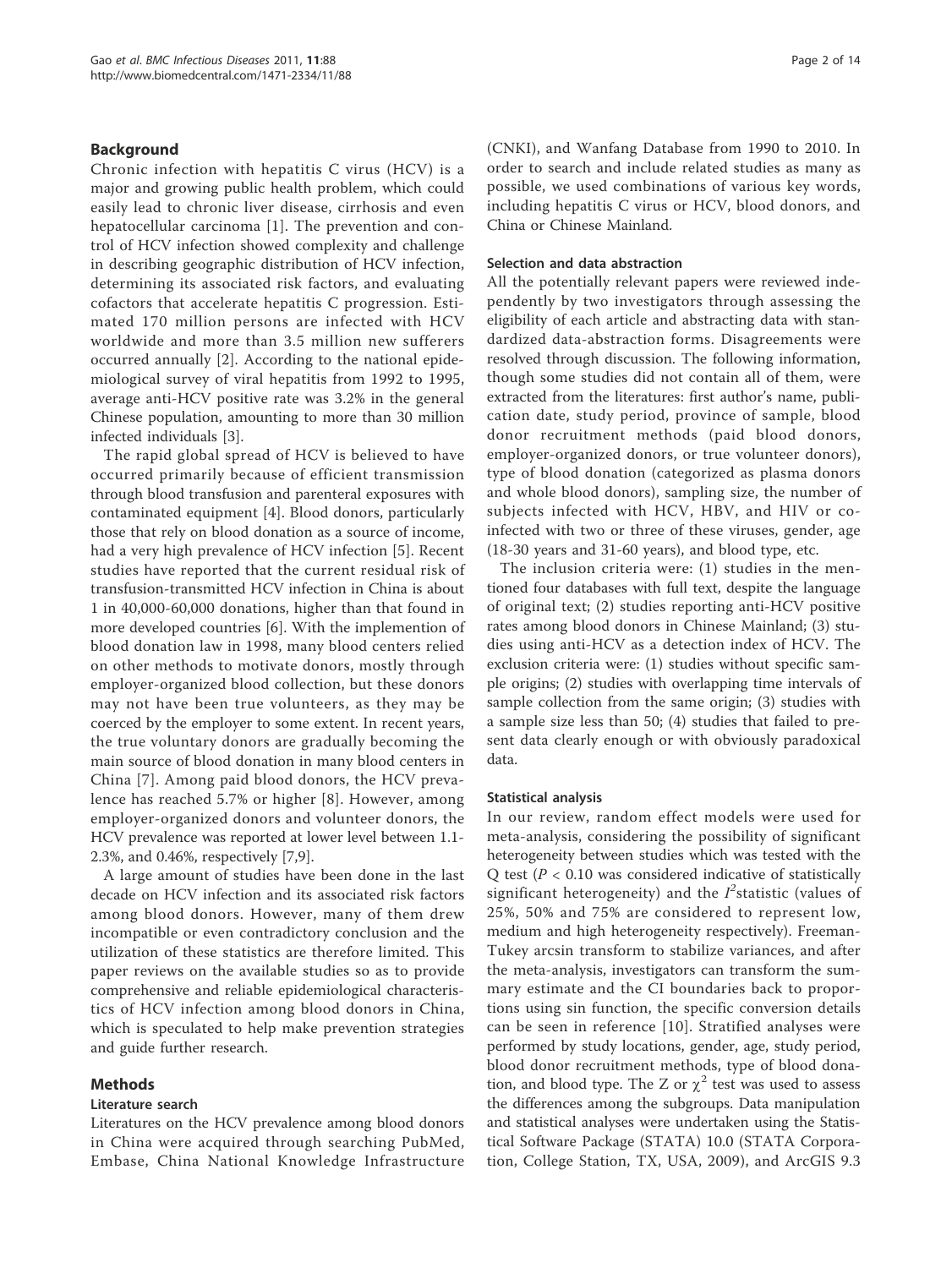Page 3 of 14

(ESRI, Redlands, California, USA) was used for map construction.

# Results

According to the literature search strategies, 726 studies (90 studies in PubMed, 636 studies in CNKI and Wanfang database) were identified, but 461 studies were excluded based on the inclusion and exclusion criteria (Figure 1). There were 11 studies in English [8,9,11-19] and 254 studies in Chinese [20-273] of the finally adopted 265 studies.

## General information of samples

A total of 4519313 blood donors between the ages of 18 to 60 were included, with a wide range of blood donation frequency from 1 to more than 50 times. Some donors had a duration (the period from the first blood donation to when selected in original research) longer than 15 years. The majority of blood donors were men, approximately 57.72% (101319/175540), while women accounted for 42.28% (74221/175540). The occupation of blood donors was widely distributed. Voluntary blood donors mainly came from college students, health care providers, officials, and military from Chinese People's Liberation Army (PLA), while paid blood donors were mostly from peasants, low-wage workers, and unemployed individuals.

The blood samples mainly came from blood banks, hospitals, and Centers for Disease Control and Prevention (CDC). The studies of our review involved in the following regions of 29 provinces and cities: Central China (Hunan, Hubei, Henan), North China (Beijing,

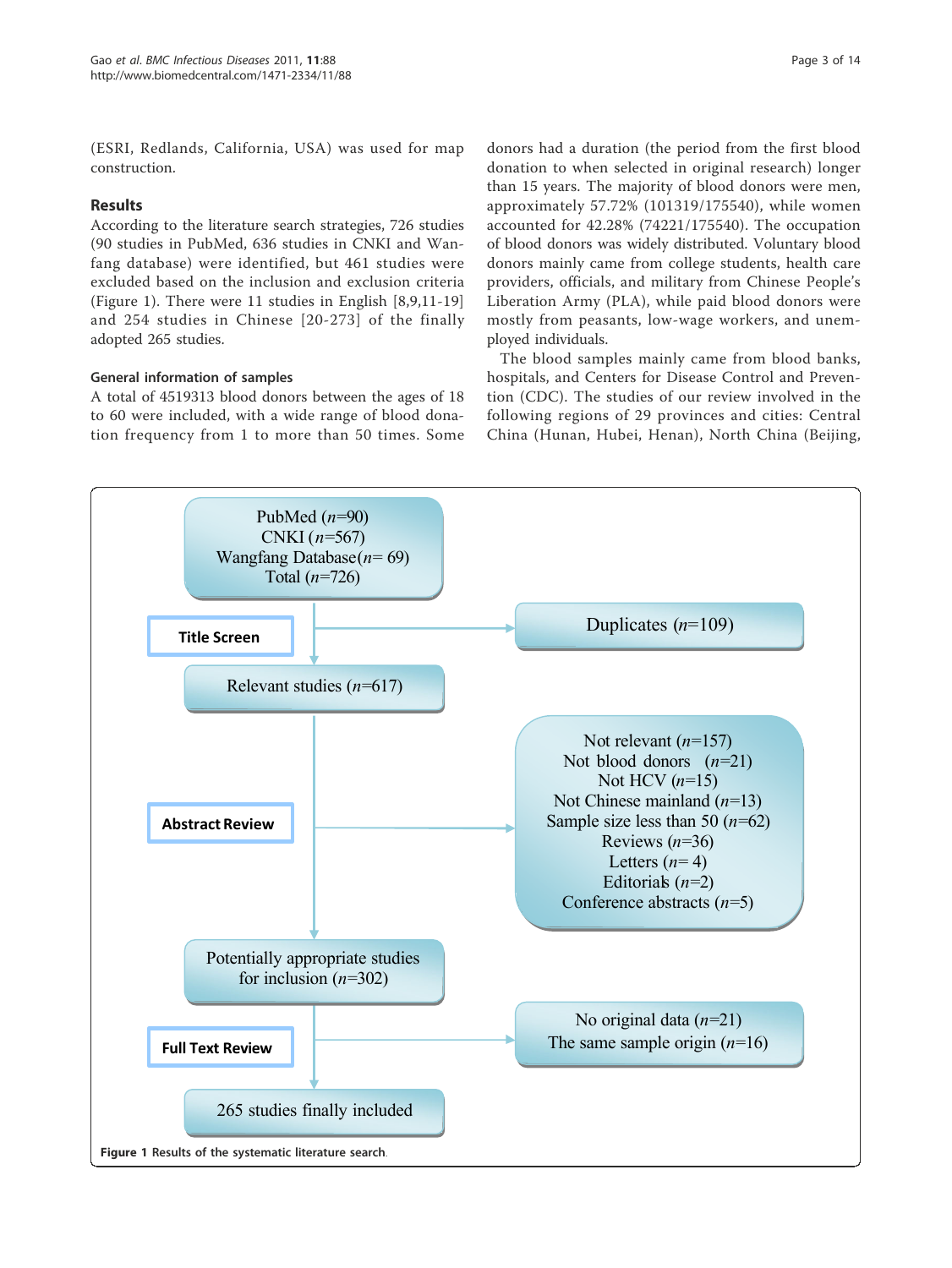Hebei, Shanxi, Tianjin, Inner Mongolia), South China (Guangdong, Guangxi), Northwest China(Shanxi, Gansu, Ningxia, Qinghai, Xinjiang), Northeast China (Liaoning, Jilin, Heilongjiang), Southwest China (Yunnan, Guizhou, Sichuan, Chongqing), East China (Shandong, Jiangsu, Anhui, Zhejiang, Fujian, Shanghai, Jiangxi).

# Prevalence of HCV infection among blood donors in Chinese mainland

# Region

As seen in Table 1 and Figure 2, 3, the pooled prevalence of HCV infection among blood donors in Chinese mainland from 1990 to 2010 was 8.68% (95% CI: 8.01%- 9.39%). Dramatic geographic difference in pooled HCV infection rates among blood donors was observed. The epidemic was severest in North and Central China, where the HCV infection rate were 13.45% (95%CI: 11.41%- 15.67%) and 14.74% (95%CI: 11.06%-18.80%), respectively. The lowest prevalence was in South China with the rate of 2.88% (95% CI: 2.19%-3.64%). Before 1998, the pooled prevalence of HCV infection was 12.87% (95% CI: 11.25%- 14.56%) among blood donors, with the highest rates found in Henan (35.04%, 95% CI: 23.62%-47.41%), then Hebei (29.26%, 95% CI: 19.63%-39.98%), and then the pooled

|  | Table 1 Prevalence of HCV infection among blood donors at different regions |  |  |  |  |  |  |  |  |
|--|-----------------------------------------------------------------------------|--|--|--|--|--|--|--|--|
|--|-----------------------------------------------------------------------------|--|--|--|--|--|--|--|--|

| Study<br>location | Province<br>of study | Total <sup>b</sup> |                            | Before 1998    |                            | After 1998     |                         |
|-------------------|----------------------|--------------------|----------------------------|----------------|----------------------------|----------------|-------------------------|
|                   |                      | <b>No</b>          | Prevalence %<br>$(95\%CI)$ | <b>No</b>      | Prevalence %<br>$(95\%CI)$ | No             | Prevalence %<br>(95%CI) |
| East<br>China     | Anhui                | 21                 | 11.25(6.56,17.04)          | 19             | 12.91(8.31,18.34)          | $\overline{2}$ | 0.90(0.01, 3.14)        |
|                   | Fujian               | $\overline{4}$     | 3.38(2.19, 4.83)           | $\overline{4}$ | 3.38(2.19, 4.83)           |                |                         |
|                   | Jiangsu              | 21                 | 11.41(6.12, 18.07)         | 13             | 14.84(8.73,22.23)          | $\overline{7}$ | 3.83(0.75,9.13)         |
|                   | Jiangxi              | 6                  | 5.65(1.52, 12.21)          | $\overline{4}$ | 5.15(2.31, 9.07)           | $\mathbf{1}$   | 0.38(0.26, 0.52)        |
|                   | Shandong             | 27                 | 6.34(5.00, 7.80)           | 17             | 8.37(5.84, 11.31)          | 7              | 1.64(1.26, 2.07)        |
|                   | Shanghai             | $\overline{4}$     | 2.59(0.38, 6.66)           | $\overline{4}$ | 2.59(0.38, 6.66)           |                |                         |
|                   | Zhejiang             | 12                 | 2.02(1.06, 3.28)           | $\,8\,$        | 3.08(1.40, 5.42)           | $\overline{4}$ | 0.79(0.30, 1.51)        |
| North<br>China    | Beijing              | 9                  | 2.95(1.78, 4.41)           | 7              | 3.53(1.84, 5.74)           |                |                         |
|                   | Hebei                | 19                 | 26.92(15.20,40.57)         | 18             | 29.26(19.63,39.98)         | 1              | 0.41(0.39, 0.43)        |
|                   | Shanxi               | 9                  | 14.63(8.73, 21.74)         | 5              | 24.17(18.14,30.77)         | 2              | 0.41(0.06, 2.31)        |
|                   | Tianjin              | 5                  | 2.35(0.98, 4.33)           | $\overline{2}$ | 1.97(0.32, 5.02)           | $\overline{2}$ |                         |
|                   | IM <sup>a</sup>      | $\overline{4}$     | 9.36(3.00, 18.76)          | $\overline{4}$ | 9.36(3.00, 18.76)          |                |                         |
| South<br>China    | Guangdong            | 13                 | 1.05(0.65, 1.54)           | 5              | 1.41(0.87, 2.07)           | 8              | 0.91(0.49, 1.47)        |
|                   | Guangxi              | 8                  | 9.75(6.94, 12.98)          | 5              | 17.49(1.71, 44.67)         | 2              | 3.31(0.08,10.90)        |
| Central<br>China  | Hubei                | 11                 | 10.81(5.51, 17.61)         | 8              | 13.04(6.41, 21.61)         | 3              | 5.54(0.63,14.84)        |
|                   | Hunan                | 13                 | 8.01(3.22, 14.70)          | 8              | 17.11(9.81, 25.95)         | 3              | 0.55(0.35, 0.81)        |
|                   | Henan                | 26                 | 20.63(12.98,29.53)         | 16             | 35.04(23.62,47.41)         | 9              | 3.83(1.75, 6.66)        |
| Northwest         | Shanxi               | 6                  | 11.25(4.81, 19.91)         | $\overline{4}$ | 17.42(3.60, 38.61)         | 1              | 1.99(1.95, 2.03)        |
|                   | Ningxia              | $\overline{2}$     | 0.69(0.10, 1.78)           | $\overline{1}$ | 1.18(1.03, 1.35)           | 1              | 0.32(0.29, 0.37)        |
|                   | Qinghai              | 3                  | 2.60(0.10, 8.34)           | $\overline{2}$ | 3.59(0.00, 13.69)          | $\mathbf{1}$   | 1.10(0.511.91)          |
|                   | Gansu                | 6                  | 2.60(5.44, 17.49)          | 3              | 23.32(3.62, 53.16)         | 2              | 0.83(0.29, 1.64)        |
|                   | Xinjiang             | 5                  | 14.52(3.01, 32.54)         | $\overline{4}$ | 19.67(3.79, 43.83)         | 1              | 1.45(1.31, 1.58)        |
| Southwest         | Sichuan              | 10                 | 11.31(3.19, 23.49)         | 8              | 15.60(7.61, 25.77)         | $\overline{2}$ | 0.71(0.28, 1.34)        |
|                   | Yunnan               | $\mathbf{1}$       | 0.23(0.17, 0.29)           |                |                            | 1              | 0.23(0.17, 0.29)        |
|                   | Guizhou              | 9                  | 5.00(1.76, 9.78)           | 6              | 6.91(2.88, 12.51)          | 3              | 1.71(0.43, 3.81)        |
|                   | Chongging            | 5                  | 1.33(0.50, 2.54)           | $\overline{2}$ | 2.22(0.19, 6.36)           | 3              | 0.97(0.18, 2.37)        |
| Northeast         | Liaoning             | 6                  | 5.84(3.87, 8.18)           | 5              | 5.00(3.29, 7.06)           | $\mathbf{1}$   | 11.82(8.29,15.89)       |
|                   | Heilongjiang         | $\overline{4}$     | 4.06(2.86, 5.47)           | $\overline{4}$ | 4.06(2.86, 5.47)           |                |                         |
|                   | Jilin                | 5                  | 5.38(2.26, 9.69)           | $\mathsf 3$    | 7.19(1.08, 18.03)          | 2              | 3.59(0.17, 16.81)       |
|                   | Pooled               | 268                | 8.68(8.01,9.39)            | 189            | 12.87(11.25,14.56)         | 69             | 1.71(1.43, 1.99)        |

a. IM: Inner Mongolia.

b. When calculating the pooled prevalence rate either before or after 1998 respectively, the studies that spanned 1998 were excluded. In that case, number of total literatures is bigger than the sum of literature number before 1998 and after 1998.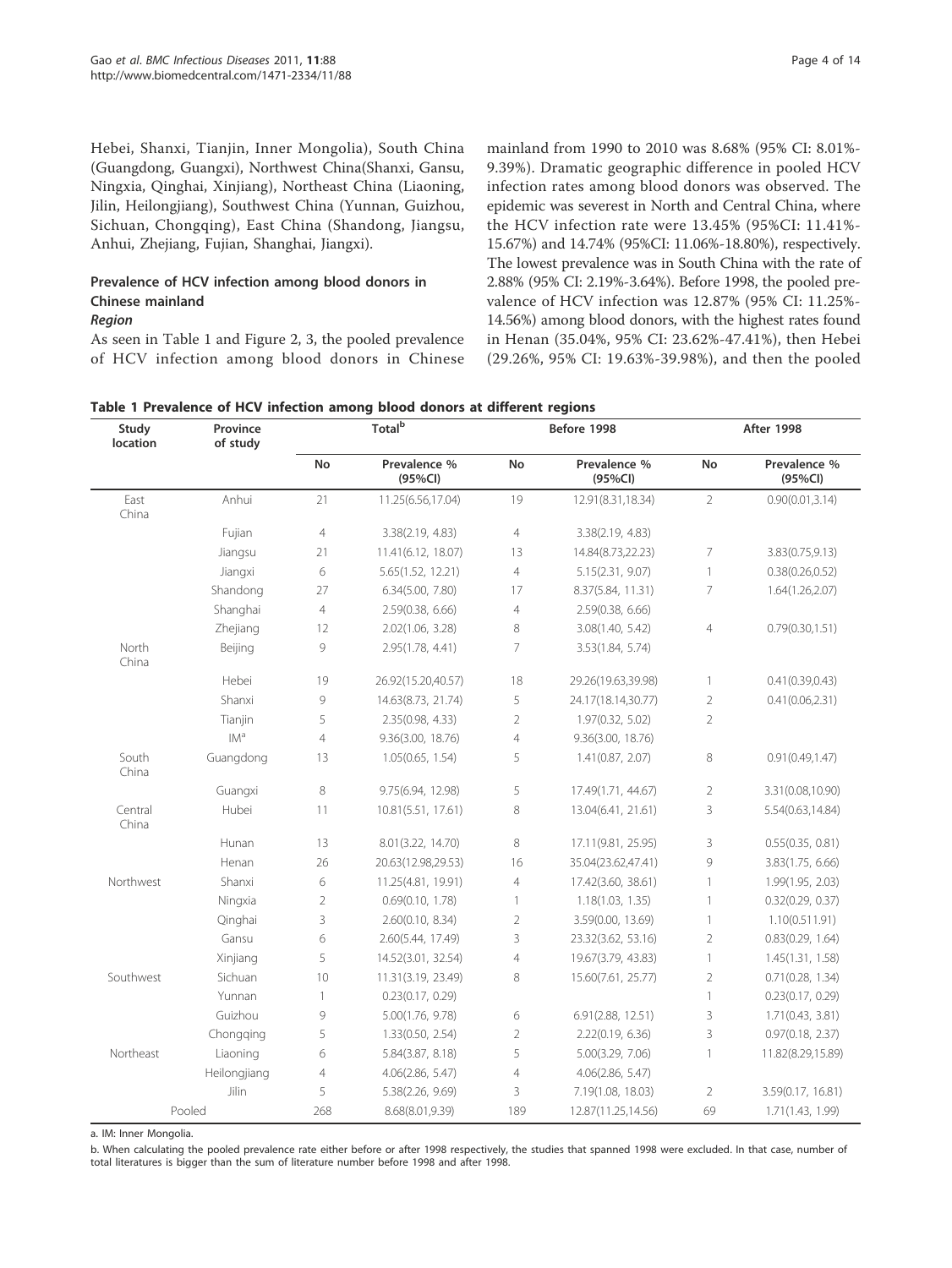

prevalence decreased to 1.71% (95%CI: 1.43%-1.99%) after 1998.

#### Gender

A total of 79 studies have investigated the association between the prevalence rate of HCV infection and gender among blood donors. HCV infection rate of male blood donors was 9.87% (95%CI: 8.26%-11.63%), while female blood donors had a rate of 9.78% (95%CI: 7.88%- 11.89%). There was no significant statistical difference between males and females ( $Z = 0.62$ ,  $P = 0.54$ ).

# Age

There were 30 studies indicating the association between the prevalence rate of HCV infection and age among blood donors. In most studies blood donors were divided into two groups by the age of 30 years old. HCV infection rate of individuals aged 18-30 was 4.91% (95% CI: 3.89%-6.05%), while the prevalence rate of individuals aged 31-60 was 8.99% (95% CI: 6.86%-11.37%),

and there was significant statistical difference between two groups ( $Z = 66.02, P < 0.01$ ).

#### Time

As presented in Table 2, 179 studies were divided into 9 groups according to the study period, and Figure 4 was drawn on the prevalence of HCV in each group. During 1994-1995, the prevalence rate reached the highest, which was 15.78% (95% CI: 12.21%-19.75%). Since 1995, the rates showed a decreasing trend among blood donors, even as low as 0.36% (95% CI: 0.09%-0.81%) during 2006-2010.

#### Blood type

As displayed in Table 3, among blood type A, B, AB, and O donors, the HCV infection rates were 8.18% (95% CI: 4.55%-12.77%), 7.58% (95%CI: 4.26%-11.73%), 8.15% (95%CI: 4.64%-12.54%), and 7.85% (95%CI: 4.64%- 11.82%), respectively. There was no significant statistical difference among four blood types ( $\chi^2$  = 4.97, P = 0.17).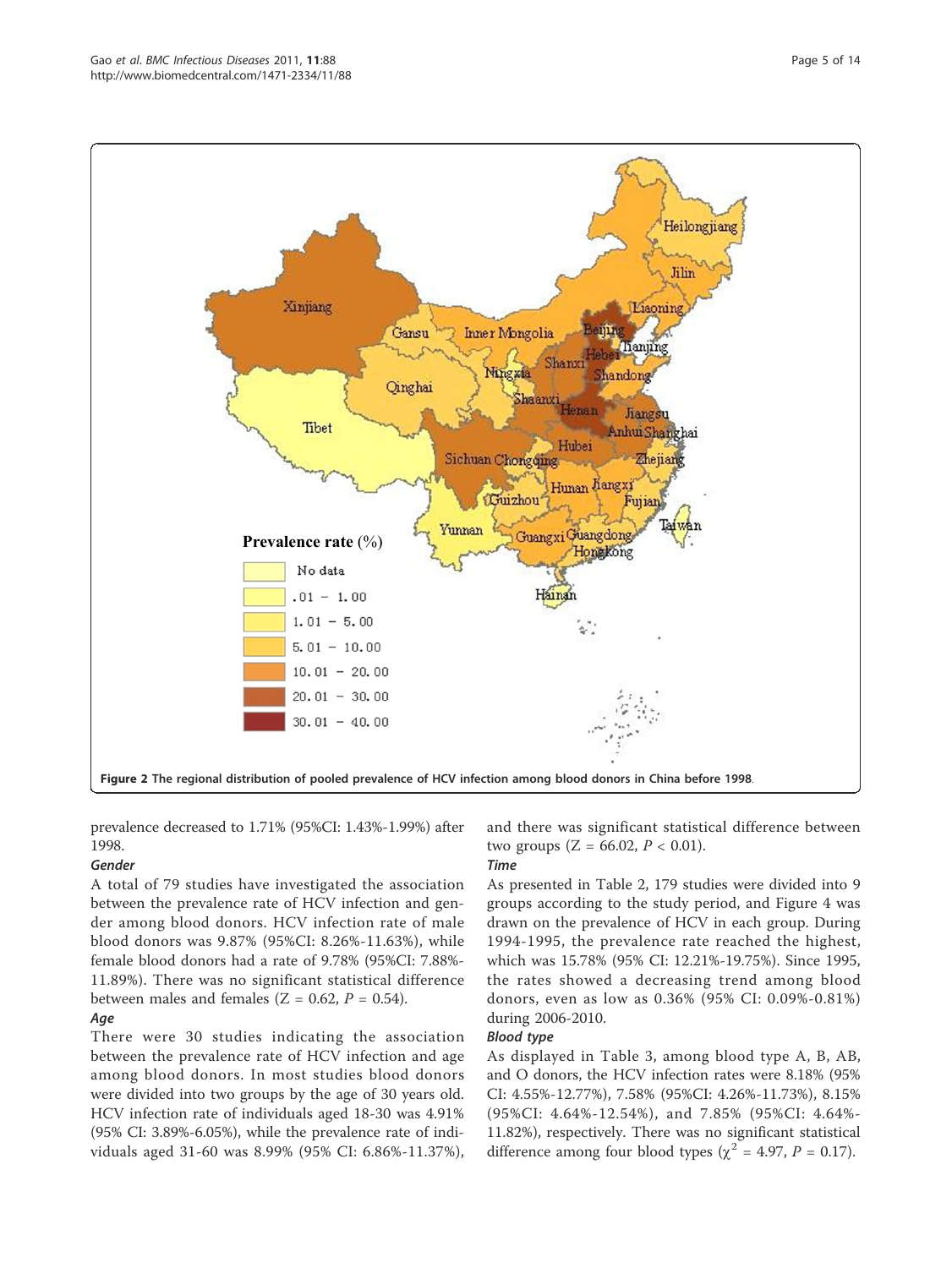

#### Donation type

As seen in Table 4, HCV infection rate of voluntary blood donors and paid blood donors were 0.97% (95% CI: 0.79%-1.16%) and 15.53% (95% CI: 13.28%-17.91%)

respectively. There was significant statistical difference  $(Z = 325.65, P < 0.01)$ . The prevalence of HCV infection differed significantly (Z = 142.22,  $P < 0.01$ ) among plasma donors and whole blood donors, which was 7.90% (95%CI: 6.44%-9.51%) and 33.95% (95%CI: 29.80%-38.17%), respectively.

| Table 2 Prevalence of HCV infection among blood donors |  |  |  |
|--------------------------------------------------------|--|--|--|
| at different study period                              |  |  |  |

| Study<br>period | No. of<br>studies | Prevalence of<br>HCV<br>% (95%CI) | Heterogeneity |            | Model      |
|-----------------|-------------------|-----------------------------------|---------------|------------|------------|
|                 |                   |                                   | $I^2$         | P<br>value |            |
| 1990-1991       | 8                 | 13.42(5.79, 23.62)                | 98.90%        | 0.00       | <b>RFM</b> |
| 1992-1993       | 48                | 13.66(9.93,17.87)                 | 99.70%        | 0.00       | <b>RFM</b> |
| 1994-1995       | 57                | 15.78(12.21.19.75)                | 99.80%        | 0.00       | <b>RFM</b> |
| 1996-1997       | 23                | 7.34(5.40,9.54)                   | 99.30%        | 0.00       | <b>RFM</b> |
| 1998-1999       | 13                | 3.97(2.67,5.54)                   | 98.50%        | 0.00       | <b>RFM</b> |
| 2000-2001       | 7                 | 4.45(0.48,12.08)                  | 99.90%        | 0.00       | <b>RFM</b> |
| 2002-2003       | 14                | 2.34(1.17,3.87)                   | 99.50%        | 0.00       | <b>RFM</b> |
| 2004-2005       | 4                 | 1.65(0.56,3.29)                   | 97.40%        | 0.00       | <b>RFM</b> |
| 2006-2010       | 5                 | 0.36(0.09, 0.81)                  | 99.30%        | 0.00       | <b>REM</b> |

REM: random effect model.

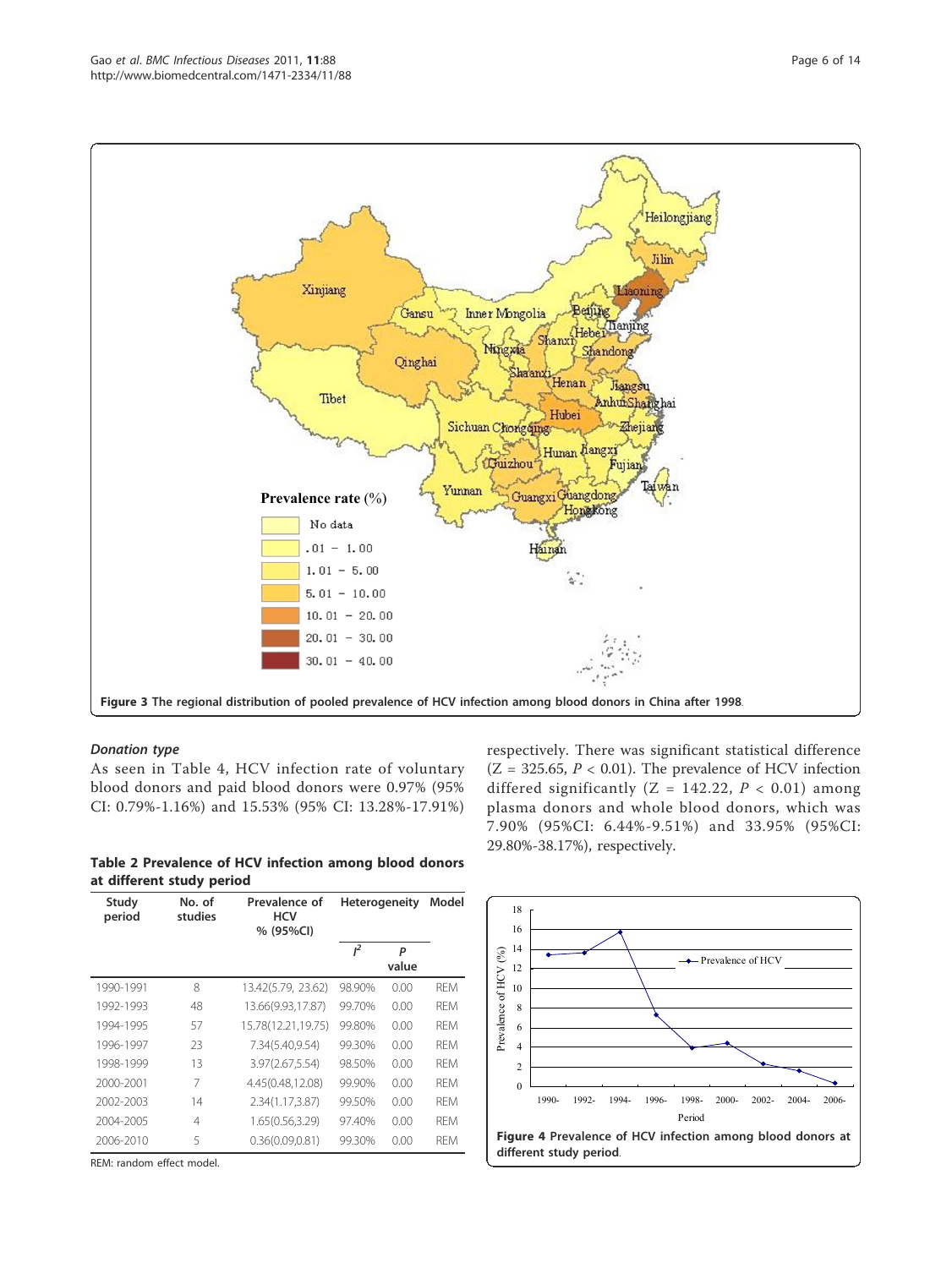Table 3 Prevalence of HCV infection among blood donors of different blood type

| <b>Blood</b><br>type | No. of<br>studies | Prevalence of<br><b>HCV</b><br>% (95%CI) | <b>Heterogeneity</b> |            | Model      |
|----------------------|-------------------|------------------------------------------|----------------------|------------|------------|
|                      |                   |                                          | $I^2$                | P<br>value |            |
| А                    | 14                | 8.18(4.55,12.77)                         | 98.80%               | 0.00       | <b>RFM</b> |
| B                    | 14                | 7.58(4.26,11.73)                         | 98.80%               | 0.00       | <b>REM</b> |
| AB                   | 14                | 8.15(4.64,12.54)                         | 94.90%               | 0.00       | <b>RFM</b> |
| Ω                    | 14                | 7.85(4.64,11.82)                         | 98.80%               | 0.00       | <b>RFM</b> |

REM: random effect model.

#### **Discussion**

As a blood-borne pathogen, HCV virus was frequently detected among paid blood donors in China in the early 1990s [9]. To improve the safety of blood supply and reduce the risk of transfusion-transmitted diseases, the Chinese government has outlawed the use of paid blood donors since 1998. As a result, Chinese blood banks now rely on various other methods to recruit blood donors, mostly on employer-organized donors and true voluntary donors [274]. This transition in the blood donor recruitment methods has been associated with a gradual decrease in the prevalence of anti-HCV among donors. In addition, an HCV RNA screening strategy was implemented in 2010 in all Chinese blood banks, which has also contributed to the decline of HCV prevalence rate. This review shows that the pooled prevalence of HCV infection among blood donors was 8.68% (95% CI: 8.01% to 9.39%) from 1990 to 2010, significantly higher than the estimated 3.2% in the general population of China [1]. It is noteworthy that before 1998 the pooled prevalence of HCV infection was 12.87% among blood donors, but dramatically decreased to 1.71% after 1998. In economically developed regions, the decreasing trend was more prominent due to effective control measures.

Our results showed significant geographic difference of the prevalence of anti-HCV. Compared with other regions, North and Central China had relatively higher anti-HCV positive rates among blood donors, accounting for 13.45% and 14.74%. Meanwhile, the lowest epidemic rate was found in South China with a percentage

of 2.88%. Notably, during the period through 1990 and 1998, the prevalence rates were commonly at high level among different regions of China. Especially in Henan and Hebei, the rates even reached 35.04% and 29.26% respectively. After 1998, the general epidemic rates have rapidly decreased, benefited from the government's prohibition of using paid blood donors. However, the reduction of HCV prevalence was not that obvious in North and Central China. Possible reasons for this lack of reduction may include larger population migration, poor economic conditions, higher HCV infection rates in the general populations, or limited sampling.

According to the national epidemiological survey of viral hepatitis from 1992 to 1995, HCV infection rate among the general population increased gradually with age, but the prevalence rate had no significant difference between male and female [275], which is consistent with our findings that significant difference was found between two age groups but not between gender. The findings indicated that both male and female had the same susceptibility to HCV infection, while the older had increased chance of being HCV-infected. Since the paid donors were usually driven by economic benefits, the association of age with HCV infection may also be explained by increased exposure chances with a greater number of instances of blood donation times or longer duration of blood donation. It is early for a conclusive explanation until systematic investigations are performed and causal relation underneath is revealed [35,61,65,153,179].

By and large, the prevalence rate of HCV infection showed a rising trend among blood donors from 1990 to 1995, but significantly decreased from 1996 to 2010 (Figure 3). Our results revealed an outbreak of HCV infection in blood donors around 1995. As recalled, lots of plasma collection stations were established in different regions before 1995. However, the majority of them were illegal and severe cross-contamination on plasmapheresis frequently occurred due to those commonly existed nonstandard operations, such as neglecting sterilization, lacking accurate detection method of anti-HCV, improperly usage of non-disposable needles. In some places, the prevalence rate of HCV was reported as high as 80% [275]. Given the urgency of the situation, in

| Table 4 Prevalence of HCV infection among blood donors of different donation types |  |
|------------------------------------------------------------------------------------|--|
|------------------------------------------------------------------------------------|--|

| Donation type      | No. of studies | Prevalence of HCV% (95%CI) | Heterogeneity | Model   |            |
|--------------------|----------------|----------------------------|---------------|---------|------------|
|                    |                |                            |               | P value |            |
| voluntary donation | 73             | 0.97(0.79,1.16)            | 99.60%        | 0.00    | <b>REM</b> |
| paid donation      | 89             | 15.53(13.28,17.91)         | 99.70%        | 0.001   | <b>REM</b> |
| whole blood donors | 53             | 7.90(6.44,9.51)            | 98.50%        | 0.00    | <b>RFM</b> |
| plasma donors      | 64             | 33.95(29.80,38.17)         | 99.40%        | 0.00    | <b>REM</b> |

REM: random effect model.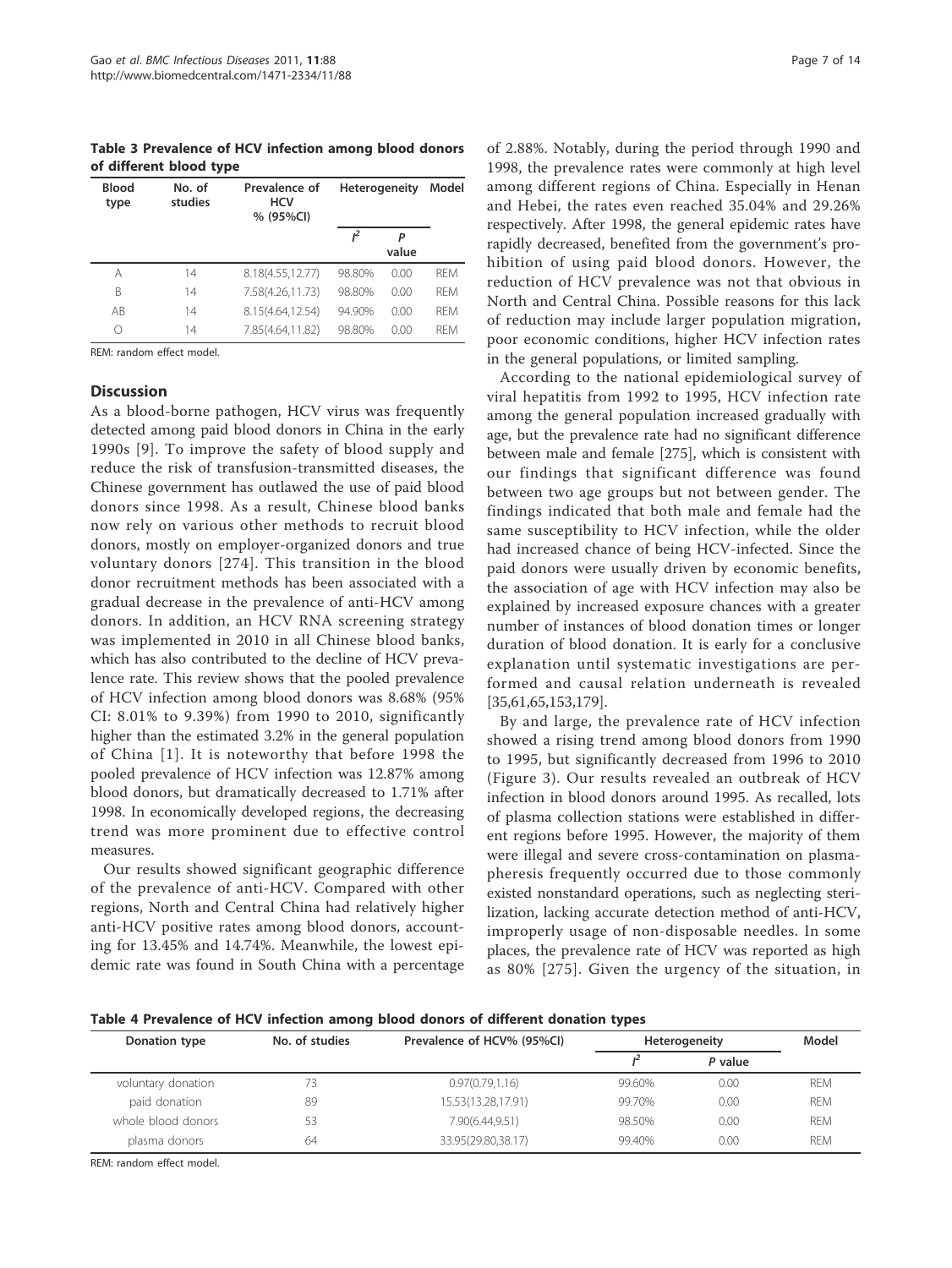1995 the government implemented strict management on blood stations. Besides, the detection technology of anti-HCV got greatly improved with better sensitivity and specificity in the following years [276]. With the implementation of Blood Donation Law of China in 1998, real voluntary blood donors replaced paid donors and became a steady and major source of the blood supply. All these measures lead to the great achievements in control and prevention of HCV infection. Nowadays reports of HCV infection among the true voluntary blood donors could rarely been seen in China.

Our study showed that among blood type A, B, AB, and O donors, the prevalence of HCV infection were 8.18%, 7.58%, 8.15%, and 7.85%, respectively. No significant difference was found between blood types and the epidemic rate of HCV, indicating that blood type is not associated with susceptibility to HCV infection. This finding was consistent with the studies of Lu KQ [52], Zhou ZD [119], and Pu SF [269]. While it was a different story in the study of Ye C [239], in which type O blood donors were reported to have a higher infection rate, and type AB showed relatively lower rate. Uneven distribution with blood type was also seen in Rui ZL's study, in which type A blood donors were reported to have a higher rate [131]. However, the mechanism between blood type and HCV infection remained undefined, which may be related to red cell immune adherence function among persons with different blood types, but it need further study [131].

Numerous research has showed that paid blood donors are more likely to be infected with HCV than both employer-organized donors or true voluntary donors. Our results confirmed that HCV infection rate in paid blood donors was significantly higher than in voluntary blood donors (15.53% vs 0.97%). Those paid donors who were attracted by high compensation and chose to donate blood in illegal blood stations, also risked a greater risk of cross-contamination. The prevalence rate among plasma donors was significantly higher than among whole blood donors (33.95% vs 7.90%), possibly due to cross-contamination of blood collection equipment by HCV positive plasma donors [77]. The elimination of paid plasma and whole blood donation could contribute to a reduction in HCV infection among blood donors.

Several limitations in our study need to be addressed. First of all, the studies were observational and blood donors were not randomly chosen. Therefore selection bias and confounding seems inevitable. Secondly, many of our data were extracted from studies written in Chinese, which makes it difficult for non-Chinese reviewers, editors, and readers to trace back to the original materials. Thirdly, our ability to assess study quality was limited by the fact that many studies failed to offer

detailed information of selected subjects or valid data on important factors. Besides, as with all meta-analyses, this study has potential limitation of publication bias. Negative trials are sometimes less likely to be published. However, we have confidence on our results since the included literatures were mostly from multi-resources and had large sample size, which should reduce publication bias to some extent.

## Conclusions

This meta-analysis provides a comprehensive and reliable data on the prevalence and trend of HCV infection among blood donors. The pooled epidemic rate of HCV infection has rapidly decreased after 1998, though some provinces still showed relatively high prevalence. Achievements and lessons in previous work indicated that long-term, comprehensive and effective interventions and preventions are urgently needed. In particular, implementing and enforcing the "Blood Donation Law" and promoting HCV screening, diagnosis, and treatment among blood donors are very important measures to control the transmission of HCV infection. In addition, the key to reduce the incidence of HCV infection among blood donors is to encourage true voluntary blood donation, pay more attention to exclude those high-risk persons from the volunteers, and eliminate cross-infection completely when collecting single plasma.

#### Acknowledgements

This work was supported by the National Mega-project of Science Research (2008ZX10002-013 and 2009ZX1004-904). We appreciate Katie Reilly for revising the paper.

#### Author details

<sup>1</sup>Department of Epidemiology and Biostatistics, School of Public Health Nanjing Medical University, Nanjing 210029, PR China. <sup>2</sup>The First Clinical Medical College of Nanjing University, Nanjing 210029, PR China. <sup>3</sup>Department of Epidemiology, National Center for AIDS/STD Control and Prevention, Chinese Center for Disease Control and Prevention, Beijing 100050, PR China.

#### Authors' contributions

XFG, QC, XS, JS and RBY were involved in the design, literature searching, assessment of study quality, and drafted the manuscript. JS and RBY revised critically the manuscript. XFG, QC and ZHP performed statistical analysis and critically revised the manuscript. KQD, NL and XC constructed the maps. LW and NW critically revised original study design and the manuscript. All the authors read and approved the final manuscript.

#### Competing interests

The authors declare that they have no competing interests.

Received: 6 October 2010 Accepted: 9 April 2011 Published: 9 April 2011

#### References

- 1. Alter MJ: Epidemiology of hepatitis C virus infection. World J Gastroenterol 2007, 13:2436-41.
- 2. Perz JF, Farrington LA, Pecoraro C, Hutin YJF, Armstrong GL: Estimated global prevalence of hepatitis C virus infection. 42nd Annual Meeting of the Infectious Diseases Society of America Boston: MA USA; 2004.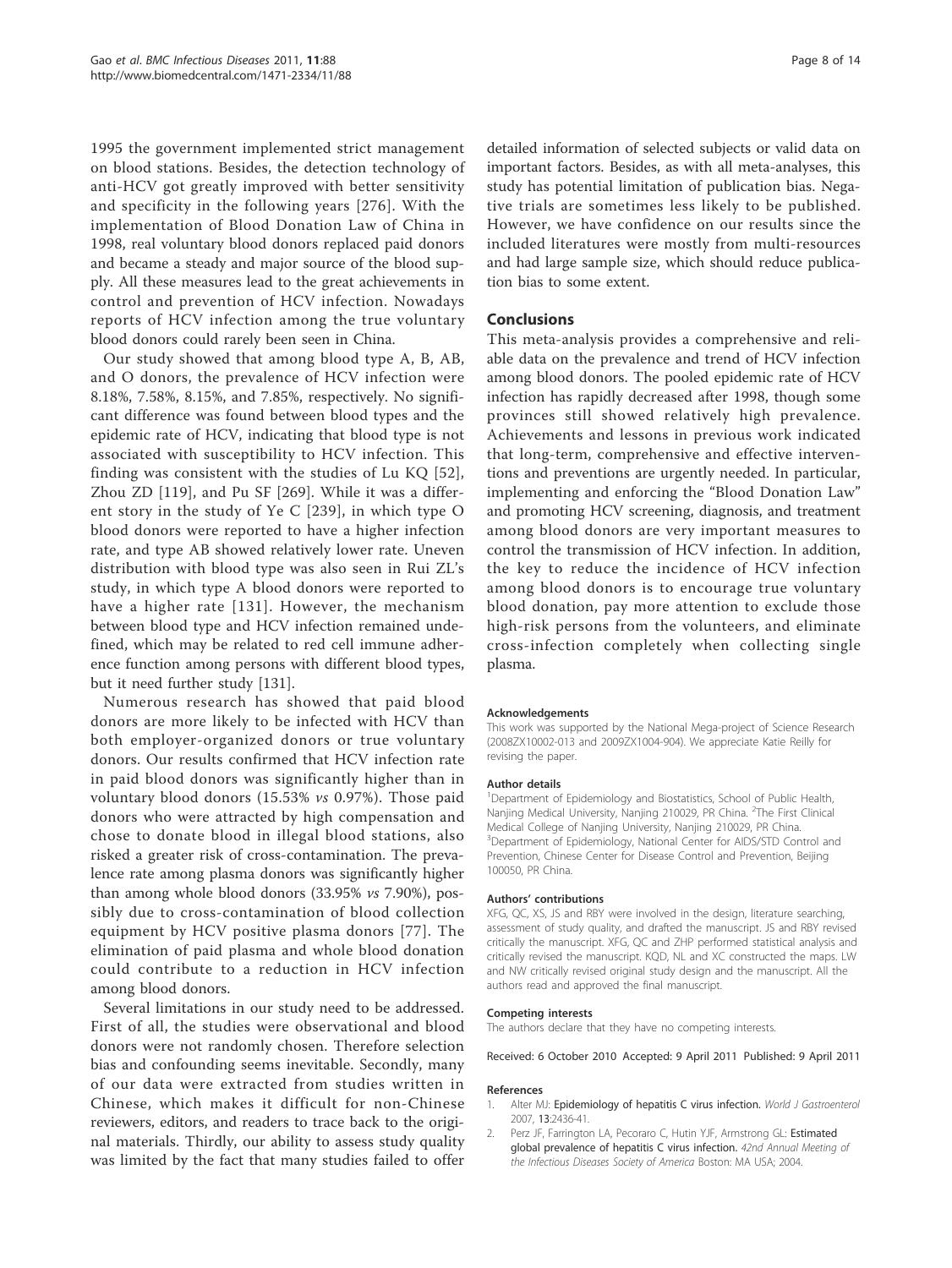- 3. Liu LJ, Wei L: Epidemiology of hepatitis C virus. Infectious Disease Information 2007, 20:261-264, [in Chinese].
- 4. Prati D: Transmission of hepatitis C virus by blood transfusions and other medical procedures: a global review. J Hepatol 2006, 45:607-16.
- 5. Chen YT, Jiang JJ: Epidemic situation of hepatitis C virus. Strait Journal of Preventive Medicine 2009, 15:19-21, [in Chinese].
- 6. Shang G, Seed CR, Wang F, Nie D, Farrugia A: Residual risk of transfusiontransmitted viral infections in Shenzhen, China, 2001 through 2004. Transfusion 2007, 47:529-39.
- 7. Shan H, Wang JX, Ren FR, Zhang YZ, Zhao HY, Gao GJ, Ji Y, Ness PM: Blood banking in China. Lancet 2002, 360:1770-5.
- 8. Wang Y, Tao QM, Zhao HY, Tsuda F, Nagayama R, Yamamoto K, Tanaka T, Tokita H, Okamoto H, Miyakawa Y: Hepatitis C virus RNA and antibodies among blood donors in Beijing. J Hepatol 1994, 21:634-40.
- 9. Zhao SM, Jiang TL, Gao FX, Lu L, Zheng HQ, Hu J, Fan YH, Li B, Xiao RR, Yury K: Analysis of true voluntary blood donors with anti-HCV prevalence and implications for donor management in Chongqing, China. Transfus Med 2007, 17:210-1.
- 10. Freeman MF, Tukey JW: Transformations related to the angular and square root. Ann Math Stat 1950, 21:607-611.
- 11. Qian HZ, Vermund SH, Kaslow RA, Coffey CS, Chamot E, Yang Z, Qiao X, Zhang Y, Shi X, Jiang Y, Shao Y, Wang N: Co-infection with HIV and hepatitis C virus in former plasma blood donors challenge for patient care in rural China. AIDS 2006, 20:1451-2.
- 12. Adams V, Erwin K, Le PV: Public health works: Blood donation in urban China. Social Science & Medicine 2009, 68:410-418.
- 13. HZ Q, Yang Z, Shi X: Hepatitis C virus infection in former commercial plasma blood donors in rural Shanxi province, China The China Integrated Programs for Research on AIDS. J Infect Dis 2005, 192:1681-2.
- 14. Chen YD, Liu MY, Yu WL, Li JQ, Peng M, Dai Q, Liu X, Zhou ZQ: Hepatitis C virus infections and genotypes in China. Hepatobiliary Pancreat Dis Int 2002, 1:194-201.
- 15. Wang Y, Chen HS, Fan MH, Liu HL, An P, Sawada N, Tanaka T, Tsuda F, Okamoto H: Infection with GB virus and hepatitis C virus in hemodialysis patients and blood donors in Beijing. J Med Virol 1997, 52:26-30.
- 16. Liu S, Figueroa P, Rou K, Wu Z, Chen X, Detels R: Safety of the blood supply in a rural area of China. J Acquir Immune Defic Syndr 2010, 53:23-6.
- 17. Tao QM, Wang Y, Wang H, Chen WR, Sun Y, Meng Q, Watanabe J, Nishioka K: Seroepidemiology of HCV and HBV infection in northern China. Gastroenterol Jpn 1991, 26:156-8.
- 18. Shang G, Yan Y, Yang B, Shao C, Wang F, Li Q, Seed CR: Two HBV DNA +/HBsAg-blood donors identified by HBV NAT in Shenzhen, China. Transfus Apher Sci 2009, 41:3-7.
- 19. Shan H, Ren FR, Zhao HY, Zhang YZ, Wen GX, Yao FZ, Gao GJ, Yan LX, Jiang CF, Bai XH, Tiemuer MH, Tu YQ, Zhu FM, Zheng YR, Cui L, Liu CL, Gong XY, Lv QS, Zheng P, Ziermann R, Ness P, Wang JX: A multi-Chinese blood center study testing serologic-negative donor samples for hepatitis C virus and human immunodeficiency virus with nucleic acid testing. Transfusion 2007, 47:2011-6.
- 20. Hao LI: Hepatitis C infection in hospital. Rural Medicine 1996, 24:59-60, [in Chinese].
- 21. Liu YN, Sheng L, Liu XY, Hu JP, Cai JY, Hu WY: HCV infection in blood donors: a serological survey in Fengxian County. Shanghai Journal of Preventive Medicine 1995, 4:193-194, [in Chinese].
- 22. Guo ZF, Wang QW, Yang XD: HIV and HCV infection among blood donors in Dehong, Yunnan. Chinese Journal of Blood Transfusion 2009, 22:580-581, [in Chinese].
- 23. Gao CF, An FQ, Yue CM: Anti-HCV tested among blood donors in Baotou. Chinese Coal Industry Medicine 1999, 2:91, [in Chinese].
- 24. Qu XP, Gao RZ, Ding QH, Zhang W: Investigation on anti-HCV among blood donors in Hohehot. Chinese Institute of Liver Diseases Liver Diseases 1995, 3:88, [in Chinese].
- 25. Wang J, Wu BR: HCV infection tested in blood donors in Hohehot. Chinese Public Health 1994, 10:33, [in Chinese].
- 26. Chong HY, Chen YG, Zhou GM: Investigation of serum anti-HCV and HBsAg carrier rates among various groups of population. Chinese Journal of Hospital Infection 1993, 3:225-226, [in Chinese].
- 27. Deng CJ, Zhang RF, Bai Y, Fan XM: Analysis of the blood test results of blood donors among different groups. Clinical Transfusion and Laboratory Medicine 2001, 3:26, [in Chinese].
- 28. Tao OM, Wang Y, Wang H, Chen WR, Sun Y, Meng O: A survey of 391 cases of serum anti-HCV in different population. Journal of Beijing Medical University 1990, 22:3-5, [in Chinese].
- 29. Deng CJ, Wang SL, Yan AW: Indicator test results among different groups of blood donors in Beijing. Transfusion Medicine 2000, 13:78, [in Chinese].
- 30. Xiao K, Fan R, Chen SY: HBsAg, anti-HCV positive rate and correlation with ALT investigation among blood donors in Beijing. Transfusion Medicine 2000, 13:77, [in Chinese].
- 31. Chi BR, Guo XL, Liu Y: RT-PCR detection of HCV-RNA and genotyping studies. Chinese General Practice 1999, 2:96-97, [in Chinese].
- 32. Zhang YG, Li XQ: Anti-HIV, HBsAg, anti-HCV and the TP test results of voluntary blood donors in Hadian City. Occupational and Health 2008, 24:2435-2436, [in Chinese].
- 33. Li YY, Deng CY, Jiang YN, Li HH, Li YX, Wei CS, Zhan MY, Zhang WY, Li JY, Tian RG, Wang Y, Jin ZL, Xu YJ, Pu CJ: Investigation on hepatitis C virus infection from blood source. Journal of Yanbian Medical College 1992, 15:205, [in Chinese].
- 34. Xu C, Gao RP, Zhang YX, Deng JY, Han SY: Investigation on the relationship between HCV infection and blood transfusion in Changchun. Journal of Bethune Medical University 1995, 21:209-210, [in Chinese].
- 35. Yi SH, Zhao CY, Gong YW, Li F: Investigation on hepatitis C virus infection among professional blood donors in Changchun City. Journal of Microbiology 2001, 21:64, [in Chinese].
- 36. Zhao H, Li DY, Cai MZ: Test of hepatitis C antibody among1246 cases of hospitalized patients. Journal of Luzhou Medical College 1999, 22:67-68, [in Chinese].
- 37. Xi DR, Han Y, Liu JL, Zhao J: A serological survey of hepatitis C infection among 1840 blood donors. Journal of North Sichuan Medical College 1994, 9:57-59, [in Chinese].
- 38. Luo SE, Zhang R, Huang GY: A survey on HCV, ALT, HBsAg among 8745 blood donors in Leshan city. Shanxi Medical Laboratory 1995, 10:43-44, [in Chinese].
- 39. Qian LQ, Wang P: Serological analysis of unpaid blood donors in Deyang city. West China Medical Journal 2005, 19:360-361, [in Chinese].
- 40. Huang SG, Luo GD, Peng L: Hepatitis C infection in blood donors in Luzhou. Journal of Luzhou Medical College 1995, 18:82, [in Chinese].
- 41. Han DL, Liu W, Ou ZY, Liang X, Hu Q: Investigation on hepatitis C virus infection among blood donors. Practical Prevention Medicine 2001, 28:436-437, [in Chinese].
- 42. Liu SZ, Zhang D, Liu L: Investigation on blood donors and hepatitis C virus (HCV) infection. Chinese Journal of Health Laboratory 1994, 4:160, [in Chinese].
- 43. Mi XW, Pan N, Guo XX, Lai ZM: Research on hepatitis C virus infection in healthy population. Port Health Control 2000, 5:6-8, [in Chinese].
- 44. LI RL, Zhao L, Sun SQ: The investigation of anti-HCV infection among blood donors in Tianjin. Transfusion 1999, 12:49-50, [in Chinese].
- 45. Yang JP: A serological epidemiological survey on 530 volunteer blood donors infected with HCV in Dongli District, Tianjin. Occupation and Health 1999, 15:8-9, [in Chinese].
- 46. Miao W, Xu CG: Analysis of HBsAg, anti-HCV, anti-TP positive among unpaid blood donors in the Binhai New Area. Practical Medical Techniques 2008, 15:15-16, [in Chinese].
- 47. Fang SC: Serological detection and analysis on chronic liver disease and anti-HCV among blood donors. Occupation and Health 1995, 6:36-37, [in Chinese].
- 48. Lu YF: Anti-HCV positive rate among blood donors at Ningxia Blood bank. Ningxia Medical Journal 1996, 18:45, [in Chinese].
- 49. Zhao JH, Ma XY: Analysis of the result of anti-HCV test among blood donors in Yinchuan. Transfusion Medicine 2007, 20:233-234, [in Chinese].
- 50. Hui TH: Result analysis of anti-HCV test in 1284 blood donors. Clinical Laboratory Science 1995, 13:19-20, [in Chinese].
- 51. Xu LQ, Chen Z, Zhang Y, Huang GQ: Test report of anti-HCV among 719 blood donors. Anhui Preventive Medicine 1997, 3:46-47, [in Chinese].
- Lu KQ, Chen YP: Analysis on the relationship between HBsAg, anti-HCV and blood type. Anhui Preventive Medicine 1998, 4:70, [in Chinese].
- 53. Lang FR, Zhang J: Serum test report on HBsAg and anti-HCV in different blood donors. Journal of Bengbu Medical College 1994, 12:23-24, [in Chinese].
- 54. Yu ZH: Prevalence survey on anti-HCV among different types of blood donors. Disease Control 1998, 2:71, [in Chinese].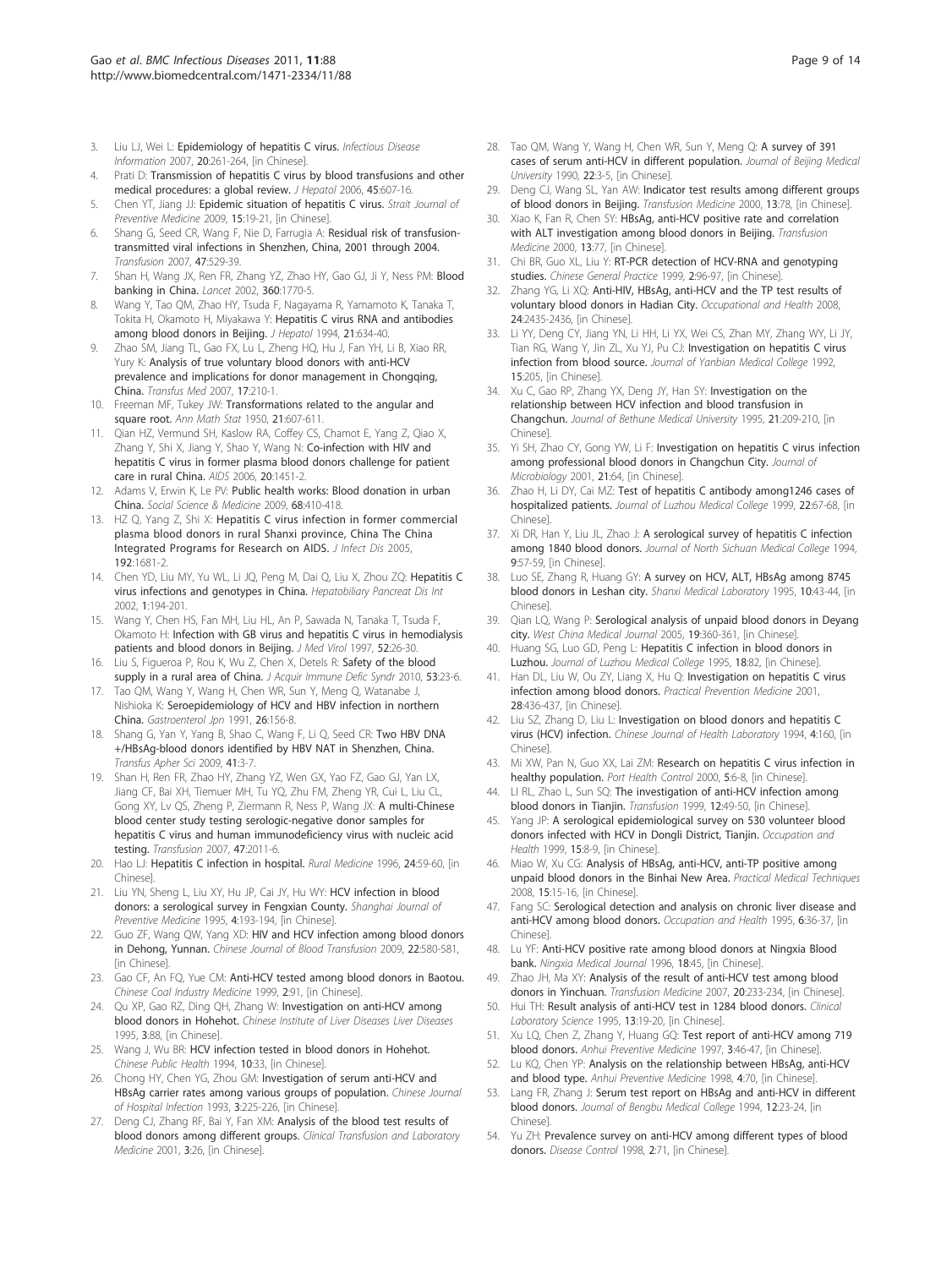- 55. Feng QC, Li SH: Test results analysis of HBsAg, anti-HCV among individual donors and unpaid blood donors in Linguan. Clinical Transfusion and Laboratory Medicine 2000, 2:17, [in Chinese].
- 56. Liu JQ, Li X, Wu J: Blood donors with hepatitis C virus infection in Hefei. Journal of Anhui Medical University 1994, 15:3-4, [in Chinese].
- 57. Ye DQ, Zheng HL, Wang YQ, Hu ZP, Wang HM, Tao LJ, Song HB: Multivariate analysis of risk factors among blood donors infected with HBV and HCV in Hefei. China Health Statistics 1997, 14:15-18, [in Chinese].
- Zhou YS, Shi JY, Zhao QM, Du LY, Wang FY, Zhang XT, Wang HT: Investigation of HCV infection and genotype distribution in Huaibei, Anhui. China Public Health 1996, 12:204-205, [in Chinese].
- 59. Diao JS, Kuang HB: Report on HCV infection among blood donors in Xuanzhou. Anhui Preventive Medicine 1997, 3:61, [in Chinese].
- 60. Wang JH, Chu HY: Survey of four infectious markers in the past paid donors. Clinical Transfusion and Laboratory Medicine 2006, 8:304-305, [in Chinese].
- 61. Lin TL: Survey of hepatitis C virus infection among blood donors in Chizhou region. Disease Control 1997, 1:149, [in Chinese].
- 62. Hao JH, Huang F, Ye DQ, Hu ZP, Yu XB, Jiang ZJ: Logistic regression analysis of infection with HCV among blood donors. Journal of Hospital Infection 2004, 14:5-8, [in Chinese].
- 63. Chen NH, Zhang H, Lan Q, Li CY: Investigation on the natural population and blood donors infected with hepatitis C virus. Journal of Anhui Medical University 1995, 16:57-58, [in Chinese].
- 64. Liao YQ, Zhu DW, Chen HX: Blood donors anti-HCV monitoring reports. Anhui Preventive Medicine 1997, 3:111-112, [in Chinese]
- 65. Li YX, Wu XK, Bi P, Zhang FZ, Shi XX: Serum levels of anti-HCV and risk factors among blood donors. Journal of Anhui Medical University 1996, 31:23-26, [in Chinese].
- 66. Ling YX, Xu HS: Investigation on hepatitis C infection among three specific blood donors in Northern region. Journal of Bengbu Medical College 1996, 21:281-282, [in Chinese].
- 67. Zhang J: Analysis on test results of anti-HCV among 7200 blood donors in Bengbu. Hebei Medical Journal 1998, 4:96-97, [in Chinese].
- 68. Zhang J, Yu JH, Guan Z: Results of five infectious markers test among college students' blood donors in Bengbu. Journal of School Health 2006, 27:678-679, [in Chinese].
- 69. Wu J: Investigation on anti-HCV antibody among blood donors from blood bank. Journal of Wannan Medical College 2000, 19:346, [in Chinese].
- 70. Wang CL, Jiang GX, Kang SJ, Sheng CY, Liu HY: Six indicators of hepatitis B and anti-HCV by RIA among 1212 cases of blood donors. Labeled Immunoassays and Clinical Medicine 1994, 1:12, [in Chinese].
- 71. Zheng SY, Guo FJ: Analysis of hepatitis virus infection among 1494 voluntary blood donors. Chinese Journal of Pest Control 2002, 18:377, [in Chinese].
- 72. Ding PF, Zhang XS, Li QW, Shen FK, Zhang MH, Song W: Investigation on HCV, HBV, HIV and syphilis infection in hemophiliacs from 1992 to 2000. Chinese Journal of Thrombosis and Hemostasis 2002, 8:115-117, [in Chinese].
- 73. Zhao CC, Ma JC, Du QL: Survey on viral hepatitis in Heze in 1995. Documentation and Information of Preventive Medicine 1997, 3:105-107, [in Chinese].
- 74. Wang M, Lv HJ: Investigation on syphilis, HCV, HIV infection among blood donors in Jinan from 2003 to 2005. Preventive Medicine Forum 2006, 12:619-620, [in Chinese].
- 75. Li M, Xu YL: The relationship between serum hepatitis C virus antibody and ALT among 20294 blood donors. Shandong Traditional Chinese Medicine 1998, 38:62, [in Chinese].
- 76. Li JX, Zhu XZ, Peng LY: Analysis of 540 hepatitis virus infection in blood donors. Medical Education and Research 1994, 22:1-3, [in Chinese].
- 77. Ji Y, Ren QH, Zhu ZY, Qu DM, Qiu ZK, Li JF, Mei H, Yan HY: Analysis of hepatitis C virus infection among blood donors in China. Journal of Chinese Academy of Medical Sciences 1998, 20:240-241, [in Chinese].
- 78. Peng LY, Zhang DJ, Zhang DC, Li JX, Bu QY: Analysis of hepatitis C infection among hemodialysis patients. Guard Army Medicine 1995, 12:6-7, [in Chinese].
- 79. Jiang QH, Xu GM, Zhang Y, Qu SL: Analysis of HCV cross infection among blood donors. Journal of Binzhou Medical College 1995, 18:102, [in Chinese].
- 80. Sheng CY, Ma YT, Wang CL, Dai F, Liu HY, Kang SJ: Radioimmunoassay analysis of HCV antibody in blood donors with plasmapheresis. Radiation Immunology 1995, 8:38-39, [in Chinese].
- 81. Guo YW, Yu CY, Zheng KJ, Sun RT: Investigation on hepatitis C virus infection among different population in Weihai. Documentation and Information of Preventive Medicine 1997, 3:217, [in Chinese].
- 82. Jin D, Sun WJ, Qi XD: Analysis of blood plasma detection results among unpaid donors in Weihai. Chinese and Foreign Health Care 2008. 34:185-186, [in Chinese].
- 83. Liu SZ, Fu JH, Kang DM, Su SL, Huang T: Suvey of hepatitis C virus infection among blood donors in a certain area of Shandong Province. China's Primary Health Care 2000, 10:51-52, [in Chinese].
- 84. Peng HB, Xue CJ, Zhang SQ: Detection of HCV antibody among blood donors in Yimeng, Shandong. Clinical Focus 1995, 12:571, [in Chinese].
- 85. Du GJ, Wang YN, Li XP, Cao MY, Zhang JM: Detection and comparison of HCV infection in voluntary blood donors from military in Gansi Region. Journal of Lanzhou Medical College 2003, 29:32-33, [in Chinese].
- 86. LI GJ, Huang HZ: Investigation of HCV infection among blood donors in our region. Chongqing Medicine 1996, 4:243, [in Chinese].
- 87. Li J, Zhang MZ, Liu CZ, Gao LX, Zhang GY: Blood detection results of unpaid and individual blood donors analyzed. Journal of Hospital Statistics 1996, 3:23-25, [in Chinese].
- 88. Wu F, Liu CL: HCV infection and health education among blood donors in rural areas, Taian. Chinese Rural Health Service Administration 1997, 17:54, [in Chinese]
- 89. Hou PQ: Analysis of blood-borne transmitted diseases among former paid blood donors in Taian. Journal of Taishan Medical College 2007, 28:9-11, [in Chinese].
- 90. Zhu HF: Epidemiological investigation of blood-borne virus infection and human herpes virus type 8 prokaryotic expression vectorconstruction among voluntary blood donors in Jinan. Journal of Shandong University 2008, 47, [in Chinese].
- 91. Zhao FY, Shi XG, Zhen JZ, Liu MX, Chu N: Investigation of HCV infection among plasmapheresis donors in Jining City. Journal of Preventive Medicine 1994, 5:266, [in Chinese].
- 92. Dong JH, Liu FS: Structure of blood donors and statistical analysis of blood-borne transmitted diseases in Yantai. China Health Statistics 2005, 22:90-91, [in Chinese].
- 93. Wang YC, Han WQ, Sun Y, Gong LF, Lin WL: Suvey on HCV antibody among hepatitis patients and blood donors in Yantai. Journal of Preventive Medicine 1994, 5:280, [in Chinese].
- Zhen SP, Zhuang KY, Zhang YL, Shi YX, Zhao FY, Zhen JZ: Protective effect of anti-HCV screening among plasmapheresis donors evaluated. China Public Health 1995, 6:255-256, [in Chinese].
- Liu RH: Investigation of HAV, HBV, HCV infection among professional blood donors. Ningxia Medical Journal 1999, 8:467-469, [in Chinese].
- 96. Yu Q, Zhang J, Hou PQ: Detection of infectious diseases among AIDS high-risk groups. Chinese Health Service Management 2006, 7:443-444, [in Chinese].
- 97. Zhang CS, Han JY, Pang LL: Investigation of hepatitis C virus infection among blood donors in Heze. Clinical Transfusion and Laboratory Medicine 2000, 2:55, [in Chinese].
- 98. Zhang WQ, LV R, Gao SZ, Zhao BW, Zhang SH, Shao JJ: Investigation of HCV infection among blood donors and HCV contamination among blood products in Qingdao. Journal of Qingdao Medical College 1995, 3:201-204, [in Chinese].
- 99. Shi SS, Guo WD, Guo YC, Zhu XD: Serum anti-HCV detection in 1043 blood donors. Shanxi Traditional Chinese Medicine 1994, 23:358, [in Chinese].
- 100. Zhao LF, Lang LJ, Zhang LR, Xiang SJ: Detection of HCV infection among blood transfusion, liver cancer and various types of viral hepatitis. Journal of Epidemiology 1994, 6:354-356, [in Chinese].
- 101. Huang SL, Liang JP: Anti-HCV monitoring results among blood donors. Disease Control 1997, 3:196-197, [in Chinese].
- 102. Guo XL, Wang NC, Zhang B: Preliminary Analysis of the HCV Infection among Certain Population in Shanxi Province. China Health Management 2010, 26:288-289, [in Chinese].
- 103. Li QS, Xiang SJ, Lang LJ, Zhang LR: Detection of anti-HCV among blood donors and patients with post-transfusion hepatitis. Shanxi Traditional Chinese Medicine 1992, 4:213-214, [in Chinese].
- 104. Zhang XF, Liao QW, Zheng JP: Survey of HCV infection among individual and voluntary blood donors in Yuncheng. Practical Medical Techniques 1999, 10:767, [in Chinese].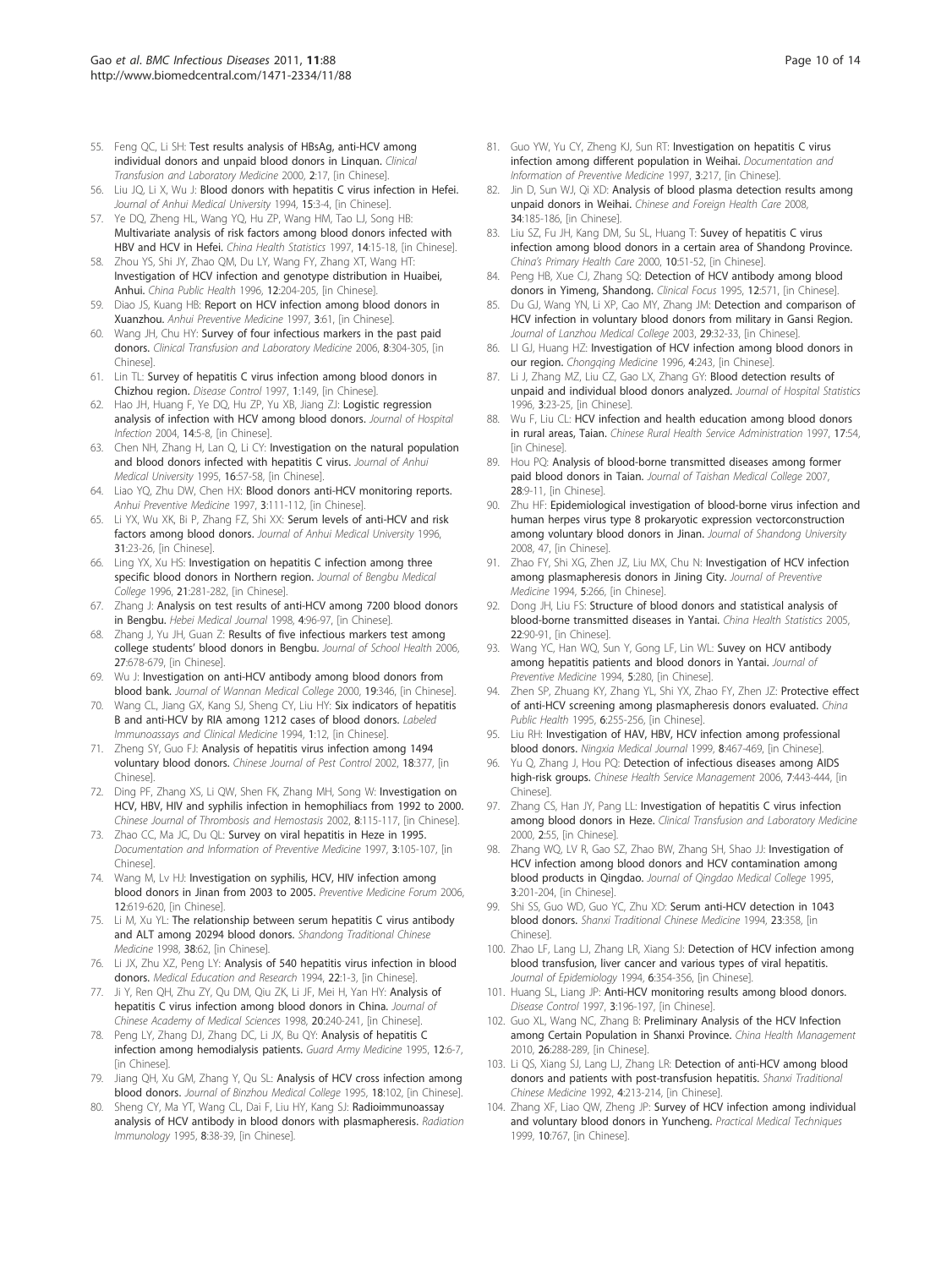- 105. Zuo JL, Niu LB: Correlation analysis of HBV, HCV and ALT among voluntary blood donors in Changzhi. Asia-Pacific Traditional Medicine 2008, 12:147-148, [in Chinese].
- 106. Chen C: Detection of serum HCV antibody among 10,000 blood donors. Guangzhou Pharmaceutics 1994, 1:52, [in Chinese].
- 107. Chen GH: Investigation of anti-HCV in 3652 blood donors. Guangdong Medical Journal 1995, 3:160, [in Chinese].
- 108. Long YY: Analysis of serum HBsAg and anti-HEV detection results in 6023 blood donors. Journal of Guangdong Medical College 2003, 2:172, [in Chinese].
- 109. Wu JN, Xia CY: The level of ALT could not be regarde as an indicator of HCV infection in blood donors. Guangzhou Pharmaceutics 2004, 6:59-60, [in Chinese]
- 110. Zhou YY, Shang GF, Yang LX, Qi ZB, Xu X, Wu Y: Detection of HCV core antigen as a "window period" infection markers. Transfusion 2004, 3:162-163, [in Chinese].
- 111. Rong X, Xia WJ, Wang M, Wang YZ, Zhen YR, Ye X, Luo GP, Wang CX, Bei CH, Fu YS: Seroepidemiological studies of HCV among first-time volunteer blood donors in Guangzhou, China. Transfusion 2009, 11:883-885, [in Chinese].
- 112. Yung Y, Xu LY, Gu XH: Analysis of ALT testing results and other epidemic inexes of the free blood donors. Practical Medical Techniques 2005, 12:1606-1608, [in Chinese].
- 113. Nie DM, Wang F, Shang GF, Ye XL, Yang LX, Zhou H: Retrospective analysis of the infectious status of hepatitis C virus of blood donors in Shenzhen. Journal of Medical Laboratory 2006, 2:118-120, [in Chinese].
- 114. Zhou P, Luo J, Xie CY: Study on the infections status of Hepatitis C virus of first-time blood donors in Zhanjiang. Journal of Hainan Medical College 2006, 2:115-117, [in Chinese].
- 115. Du YM, Li YX: Detection of anti-HCV among blood donors and its significance for hepatitis C infection control. Practical Medicine 1997, 13:154-155, [in Chinese].
- 116. Tang ZZ, Fang ZF, Liang YF, Huang CS: Recheck analysis for anti-HCV of source plasma in Guangxi Province during 1993 and 1995. Guangxi Preventive Medicine 1997, 3:30-32, [in Chinese].
- 117. Jiang FS: Review the results of anti-HCV detection among blood donors from 1998 to early 1999. Guangxi Preventive Medicine 2000, 6:255, [in Chinese].
- 118. He FQ, Wang JK, Li MY: Hepatitis C virus infection among 200 blood donors. Medical Anthology 1995, 6:518-519, [in Chinese].
- 119. Zhou ZD, Huang LH: Analysis of HCV antibody among 27,518 blood donors of Zhuang nationality. Journal of Preventive Medicine 2000, 7:348-349, [in Chinese].
- 120. Li RY: Analysis of anti-HCV detection results among 280 blood donors. Journal of Youjiang Medical College 1996, 4:62-63, [in Chinese].
- 121. Chen XZ, Tan QF, Huang Y: HCV infection among voluntary blood donors of multi-ethnic in research. Chongqing Medicine 2009, 12:1443-1444, [in Chinese].
- 122. Huang SX: Analysis of HBV and HCV infection status among blood donors in Debao. Youjiang Medicine 1996, 1:25, [in Chinese]
- 123. Man HT: Report on blood donors infected with HBV and HCV. Journal of Guilin Medical College 1996, 3:84-85, [in Chinese].
- 124. Zheng XH: Report of hepatitis C antibody detection among 822 cases of blood donors. Journal of Shihezi Medical College 1997, 19:14, [in Chinese].
- 125. Wang DL: HBV and HCV infection monitoring among 100 professional donors in Yili, Xinjiang. China Public Health 1995, 2:94, [in Chinese].
- 126. Tang XM, Dou J, Chen YH, Mou XY, Song QL: Investigation of HCV infection and HCV genotype distribution among Xinjiang Uygur populations. China Public Health 1998, 1:11-12, [in Chinese].
- 127. Dai Rd, Zhao XD, Zhang YP, Zhang RL: Serum HBsAg, anti HCV, anti-HIV detection reports in 16,845 blood donors. Journal of Youjiang Medical College 2004, 1:47-48, [in Chinese].
- 128. Xu YN, Li ZY, Qian YZ, Zhang KZ: ALT, HBsAg and anti-HCV detection results analyzed in 1692 blood donors. Journal of Nanjing Medical University 1994, 2:261, [in Chinese].
- 129. Xing WG, Xu HY, Ma Z, Zhen HJ: HCV RNA assessment by PCR technique for screening post-transfusion HCV infection among blood donors. Journal of Hepatology 2002, 3:52-53, [in Chinese].
- 130. Rui HF, Sun HX: Serological survey on hepatitis C virus infection among blood donors with different donation types. Clinical Focus 1995, 21:996-997, [in Chinese].
- 131. Rui ZL: The relationship of hepatitis C virus infection and blood types explored preliminarily. Journal of Zhenjiang Medical University 1998, 8:493, [in Chinese].
- 132. Di LM: Serological survey on hepatitis C virus. Modern Preventive Medicine 1996, 23:55.
- 133. Wang RS: Coinfection of HBV and HCV infection and its control measures in hospitals. Harbin Medicine 1994, 3:36-37, [in Chinese].
- 134. Sun NX, Sun QJ, Zhang YX, Tan W, Han YP, Liu T: The prevalence of HCV infection among voluntary blood donors in Nanjing. Transfusion Medicine 2001, 14:309, [in Chinese].
- 135. Li HL, Li G, Gong XP: Investigation of HCV infection among different populations in Nanjing. Clinical Laboratory Science 1994, 3:142-143, [in Chinese].
- 136. Wang DW, Liu XY: Part of the population infected with Hepatitis C virus in Nanjing analyzed. Jiangsu Traditional Chinese Medicine 1994, 20:48, [in Chinese].
- 137. Jiang F, Yao DF, Zhang H, Wei Q, Xiao MB, Huang JF, Meng XY: The status of hepatitis C virus infection among blood donors in Nantong. Medical Journal 1998, 1:6-7, [in Chinese].
- 138. Yao RN, Zhang JH, Huang XJ, Yang Q, Cao Q, Jiang XC: Technique of detection of hepatitis C core antigen used in safety blood transfusion. Journal of Experimental Hematology 2006, 3:617-618, [in Chinese].
- 139. Xia YJ: Anti-HCV positive rate among unpaid blood donors in the primiary investigation. Traffic Medicine 2002, 16:216, [in Chinese].
- 140. Zhou SX, Xu DY, Shi LX, Fu YH, Li YQ: HCV infection among blood donors investigated in Yizheng, Jiangsu. China Public Health 2000, 16:609, [in Chinese].
- 141. Bao Y, Huo QP, Shu HS, Yu MJ, Guo GS, Hong DQ: Investigation on HCV infection and risk factors in Jiangsu Province. Endemic Disease Bulletin 1994, 4:33-35, [in Chinese].
- 142. Qu SD, He TL, Huang JX, Zhou XH, Dong XH: Hepatitis C virus infection in Haiyan County. Journal of Preventive Medicine 1994, 4:51-52, [in Chinese].
- 143. Shen L, He JP, Liu XQ, Cai RT, Shen Y, Du JX: Long-term changes of liver function and blood lipid in blood donors infected with HCV. Journal of Clinical Hepatology 2009, 4:298-299, [in Chinese].
- 144. Li SR, Qiu YZ, Yang JW, Hua RZ: Logistic regression analysis of influential factors of HCV infection in one blood donors aggregated area. Journal of Preventive Medicine 2005, 6:618-620, [in Chinese].
- 145. Yang DM, Ye SL: Seroepidemiological analysis of HCV infection in professional blood donors. Journal of Preventive Medicine 1995, 4:19-20, [in Chinese].
- 146. Wang AX, Sheng RY: A prospective study on post-transfusion hepatitis C. Journal of Internal Medicine 1996, 10:12-15, [in Chinese].
- 147. Qi HS, Wang L, Xu MT, Li YC, Zhao WB: Study of HBV, HCV infection among blood donors in Ganyu. Jiangsu Preventive Medicine 2000, 5:73-74, [in Chinese].
- 148. Hua RZ, Li SR, Qiu YZ, Zhong ZH, He XY: Investigation on rural blood donors and HBV, HCV, and HIV infection in Zhenjiang. Practical Prevention Medicine 2004, 15:46-48, [in Chinese].
- 149. Zhan TR, Yang XF: Suvey of anti-HCV among blood donors in Jiujiang. Journal of Medical Laboratory 1995, 4:26-27, [in Chinese].
- 150. Zha XZ: Investigation of HCV antibody status in Wuyuan. Journal of Medical Laboratory 1997, 15:30, [in Chinese].
- 151. Yu SK, Yi DY, Sun LH: Detection of hepatitis C virus antibody in patients with sporadic viral hepatitis. Jiangxi Traditional Chinese Medicine 1992, 6:333-335, [in Chinese].
- 152. Fang CF, Miao YP, Huang ZJ: Survey on HTLV infection among blood donaors in Jiangxi. Clinical Transfusion and Laboratory Medicine 2004, 2:135, [in Chinese].
- 153. Xiong Y, et al: A seroepidemiological study on HCV in blood donors in Jiangxi province. Journal of Preventive Medicine 2003, 1:28-30, [in Chinese].
- 154. Shu QY: Survey of anti-HCV among blood donors in Yingtan. Journal of Medical Laboratory 1997, 2:20, [in Chinese].
- 155. Shi DY, Du M, Ma JP: Clinical significance of hepatitis C virus antibody detection. Clinical Laboratory Science 1994, 12:144-145, [in Chinese].
- 156. An ZY, Liu X, Wang DJ: Serological detections of HCV antibody in 1024 blood donors. Preventive Medical Information 1996, 1:23-24, [in Chinese].
- 157. Song RH: A suvey from 2004 to 2008 on HCV infection among blood donors in Shijiazhuang. Chinese Journal of Blood Transfusion 2009, 22:746-747, [in Chinese].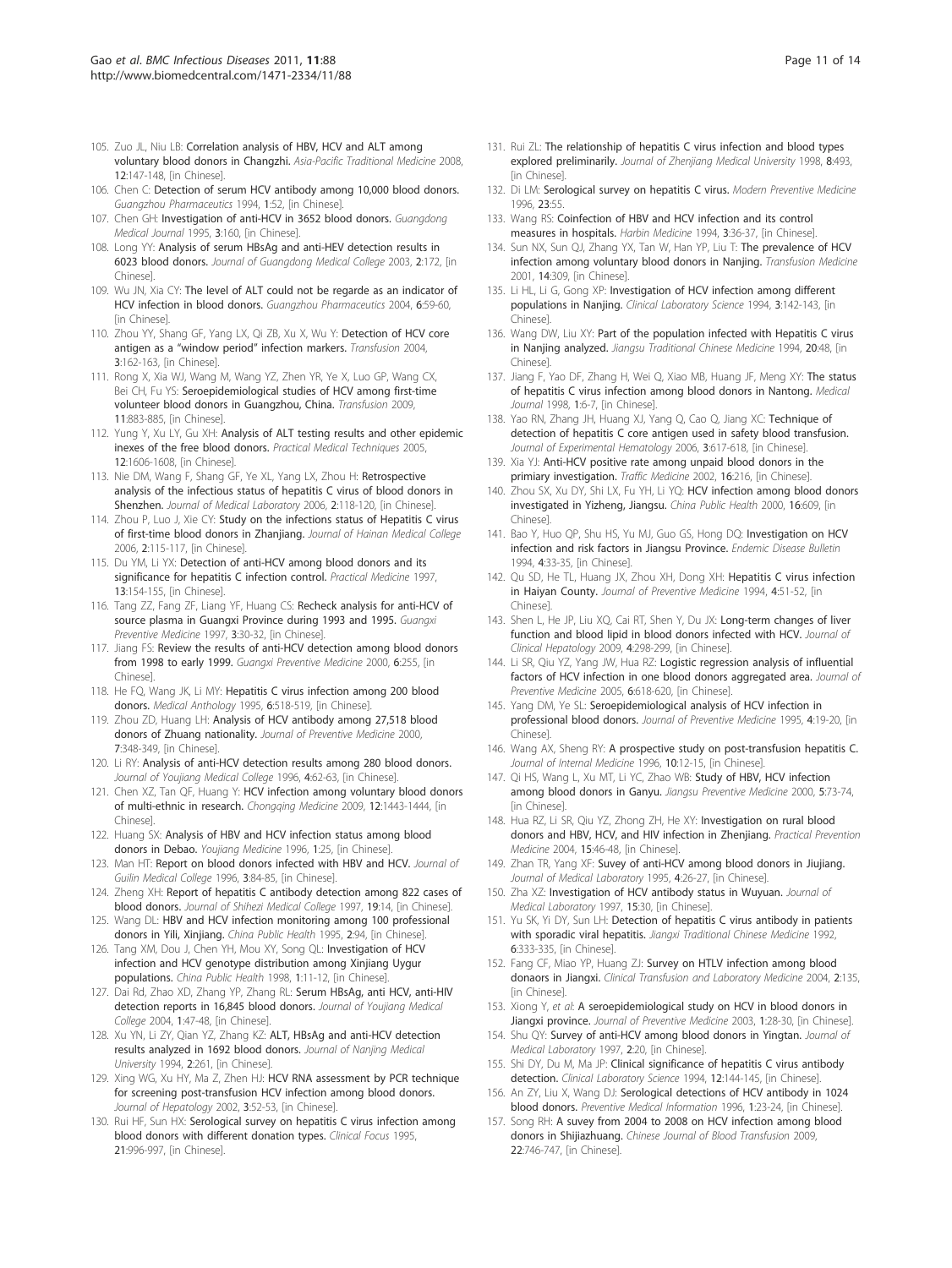- 158. Ren GC, Wu Q, Chen XY: Serological anti-HCV detection in 664 blood donors. Beijing Military Medicine 1994, 2:147-148, [in Chinese].
- 159. Sun YD, Chen SL, Chen XR, Sun DG, Wang SY, Chen Z, Meng DZ, Zhuang H, Liu CB, Xu ZY, Margolis H, Liu CY, Wang ZG, Ma XW, Wang DJ, Shi WH, Jia ZG, Wang SC, Qiu HM: Epidemiological and serological study on hepatitis C virus infection in plasmapheresis donors. Journal of Epidemiology 1991, 12:327-330, [in Chinese].
- 160. Zhao Y, Shi L, Chen SL, Zhang ZK, Li KY, Deng JH, Tian WC: Cross infection of hepatitis C virus among plasmapheresis donors in investigation. Journal of Experimental and Clinical Virology 1995, 2:125, [in Chinese].
- 161. Wang DJ, Chen SL, Sun YD: Serological trace of HBV and HCV infection among blood donors in Gu'an. Transfusion 1992, 4:180-183, [in Chinese].
- 162. Sun DG, Chen CR, Wu JY, Liu CB, Zhuang H: Comparison of hepatitis C prevalence in plasma donors before and after the straightening of blood donation centers. China Public Health 1991, 1:3-5, [in Chinese].
- 163. Li CM, Liu ZS, Li ZH, Zhang YX: Serological study of hepatitis C virus infection in blood donors in Hebei. Journal of Experimental and Clinical Virology 1994, 2:179, [in Chinese].
- 164. Yu M, Tian XL, Han ZH, Wan H, Li WG, Gong WB, Wei L, Xu XY: Findings of anti-HIV tests in persons infected by HCV after blood transfusion in one county of Hebei Province. Chinese AIDS 2003, 4:197-198, [in Chinese].
- 165. Zhao YL, Sun YD, Meng ZD, Liu XL, Qian XQ, Yan TB, Sun DG, Kang TJ, Tian C: Investigation of HCV infection and analysis of screening results among blood donors in Hebei Province. Shanghai Preventive Medicine 1995, 10:455-457, [in Chinese].
- 166. Chen SL, Tian W, Meng ZD, Sun YD, Yang YP, Liu CB, Li CM: Seroepidemiological study of hepatitis C virus infection in one blooddonator aggregated base in Hebei Province. Hebei Traditional Chinese Medicine 1993, 2:66-68, [in Chinese].
- 167. Zhao YL, Zhang AP, He B, Zhang CQ, Sun YD, Zhang WM, Liu CY, Tian C, Liu HB, Kang TJ, Niu JZ, Xu DG, Sun YD: Survey of HCV infection among blood donors of Hebei Province. Disease Surveillance 1994, 12:333-335, [in Chinese].
- 168. Zhang HH, Wang QM, Liu XL: Epidemiological investigation of HCV infection among blood donors in Zhao County, Hebei Province. Documentation and Information of Preventive Medicine 1995, 2:389-390, [in Chinese].
- 169. Chen SL, Meng SD, Sun YD, Chen XR, Sun DG, Wang ZG, Zhuang H: Risk factors of hepatitis C virus in plasmapheresis donors analyzed. Journal of Public Health of China 1992, 3:151-152, [in Chinese].
- 170. Bian BY, Cai HM, Li P: Survey on blood donors and hepatitis C antibody. Journal of Zhangjiakou Medical College 1994, 3:53, [in Chinese].
- 171. Zhang SY: Conditional logistic regression analysis of the influential factors of HCV infection in one blood-donator aggregated village. Documentation and Information of Preventive Medicine 2000, 1:3-4.
- 172. Zhang SY, Hou T, Wang DJ, Li SB, Liu XL, Zhao G: Investigation of hepatitis C virus among blood donors in Shijiazhuang City. Disease Surveillance 1995, 10:305-306, [in Chinese].
- 173. Sun YD, Zhao YL, Liu XL, Yan TB, Tian W, Liu HW, Qian XQ: Anti-hepatitis C virus screening to prevent hepatitis C virus infection in blood donors. Journal of Internal Medicine 1995, 10:696-699, [in Chinese]
- 174. Hu LY, Wang QY, Hu YZ: Preliminary analysis of anti-HCV detections and infectious factors 1128 blood donors. Journal of Henan Medical University 1995, 30:54-55, [in Chinese].
- 175. Geng CH, Cui WH: Anti-HCV detection of 2045 blood donors and 206 non-donors. Guard Army Medicine 1994, 2:115, [in Chinese].
- 176. Qiu PF, Hu SL, Ren SL, Chen HL, Guo TP, Wu QL, Shao WX: Risk facts of HCV infection among 500 blood donors analyzed. Journal of Shanghai Medical University 1994, 21:41-45, [in Chinese].
- 177. Xuan QS: Investigation of HCV infection in blood donors with A, B, O, or AB blood type. Preventive Medicine 1994, 6:357-358, [in Chinese].
- 178. Wen T, Chen SG, Liu YZ, Li WS: Detection of hepatitis C virus RNA and serum markers. Cellular and Molecular Immunology 2003, 19:375-376, [in Chinese].
- 179. Wei W: Epidemiological analysis of HIV, HCV, HBV infection among blood donors of offering plasma in Xinyang. Practical Prevention Medicine 2006, 6:347-348, [in Chinese].
- 180. Ma HL, Su F: The hospital infection of viral hepatitis analyzed. Chinese Journal of Infection Control 2003, 2:315, [in Chinese].
- 181. Wang SP, Ding H, Zhang HQ, Ru YZ, Yang JC, Zhao QK, Geng HH, Zhu WF: The investigation report of hepatitis C virus among plasmapheresis donors. Journal of Epidemiology 1994, 15:71-73, [in Chinese].
- 182. Guo BC, Wang QB: Analysis of hepatitis C antibody detection results among blood donors in Anyang. Shanghai Medical Laboratory Science 1994, 2:120, [in Chinese].
- 183. Wang SP, Zhu WF, Qi ZB, Gu JL, Li DY, Feng DY, Ding H: Comparison of HCV prevalence in plasma donors before and after the implementation of anti-HCV screening. China Public Health 1996, 5:203, [in Chinese].
- 184. Li QL, Fan FE, Ren LJ, Su B: Investigation of hepatitis C virus infection among blood donors in Kaifeng. Medical Research in Kaifeng 1994, 1:65-67, [in Chinese].
- 185. Gao Q: Suvey of HCV infection among different populations in Xinxiang Railway Area. Journal of School Health 1998, 6:344-345, [in Chinese].
- 186. Wang B, Liu GF, Zhang Y: Epidemiological analysis of blood donors infected with HCV. Journal of Hospital Infection 2002, 1:43-44, [in Chinese].
- 187. Li J, Cheng H, Qian X, Gao MY, Cao GH, Chen CK, Gao YN, Jiang QW: An epidemiological study on HBV and HCV infection among former paid blood donors in one village of Henan province. Journal of Fudan University (Medical Sciences) 2007, 1:71-75, [in Chinese].
- 188. Feng XH, Li DS, Wang CX: The distribution of hepatitis C virus infection in Henan Province analyzed. Journal of Public Health of China 1995, 2:87, [in Chinese].
- 189. Zhang CJ, Li JC: Investigation of anti-HCV prevalence in whole blood donors and plasma donors. Shandong Traditional Chinese Medicine 2003, 43:31, [in Chinese].
- 190. Wang Y, Zhang XR, Ma QS, Li J, Li W: Investigation of anti-HCV in 1180 cases of blood donors. Clinical Hepatology 1995, 1:29-30, [in Chinese].
- 191. Luo B: Epidemiology of blood donors and hepatitis C. Rural Medicine 1998, 4:38-39, [in Chinese].
- 192. Zhang BW, Xing PQ, Guo RH, Zhao R, Fang JH: Detection and significance of HCV core antigen among blood donors. Chinese Journal of Biologicals 2002, 5:286, [in Chinese].
- 193. Zhao J, Wen T: The relationship of increase of alanine aminotransferase and HCV infection among blood donors. Misdiagnosis 2003, 10:1513-1514, [in Chinese].
- 194. Li JZ, Chen L, Lv PL: Investigation of hepatitis C virus among 2642 professional blood donors. People Medicine 1994, 2:17-18, [in Chinese].
- 195. Huang ZJ, Zhu XY: Investigation of HIV/HCV infection rate among paid blood donors in Yudong county. Medical Informatics 2009, 10:2090-2093, [in Chinese].
- 196. Li FH, Yang DL, Huang YC, Wang HK: Satus of HCV infection in blood donors and recipients who have recivecd anti-HCV positive blood. Journal of Hospital Infection 1995, 4:6-9, [in Chinese].
- 197. Li G: Different groups of HCV infection and HCV genotype in Zhengzhou. Misdiagnosis 2004, 3:343-345, [in Chinese].
- 198. Yang BX, Li WS, Liu YZ: The survey of anti-HCV positive rate among unpaid blood donors in Zhengzhou. Occupation and Health 2005, 21:1523-1524, [in Chinese].
- 199. Zhang WZ: Investigation of anti-HCV in 2903 female blood donors. Preventive Medicine 1998, 2:86-92, [in Chinese].
- 200. Wang CX: Preliminary detection of 645 cases of hepatitis C among blood donors. Journal of Wenzhou Medical College 1993, 79, [in Chinese].
- 201. Wang FC, Shi ZY, Cai J, Su J: Evaluation on the use of detection of hepatitis C core antigen for screening blood donors. Journal of Experimental and Clinical Virology 2007, 4:389-390, [in Chinese].
- 202. Yin HF, Hou JY: Strictly detection of HBsAg and anti-HCV among blood donors to prevent post-transfusion hepatitis. Journal of Youjiang Medical College 1998, 3:184, [in Chinese].
- 203. Huang QY: Unpaid blood donors blood-borne infectious disease monitoring and analysis in Jiaxing. PLA Preventive Medicine 2005, 2:111-112, [in Chinese].
- 204. Meng ZH, Xuan W, Han JJ: Investigation of HBV, HCV Infection of bank blood. Journal of Traditional Chinese Medicine 1994, 40, [in Chinese].
- 205. Wang WH, Hu KY, Wang H: Retrospective analysis of blood detection results among unpaid blood donors in Kaihua 2001-2005. Transfusion Medicine 2007, 20:400-401, [in Chinese].
- 206. He LJ, Zheng CH, Lin YL: Unpaid blood donors infected with hepatitis C virus and syphilis analyzed. Chinese Health Detection Journal 2007, 17:938-939, [in Chinese].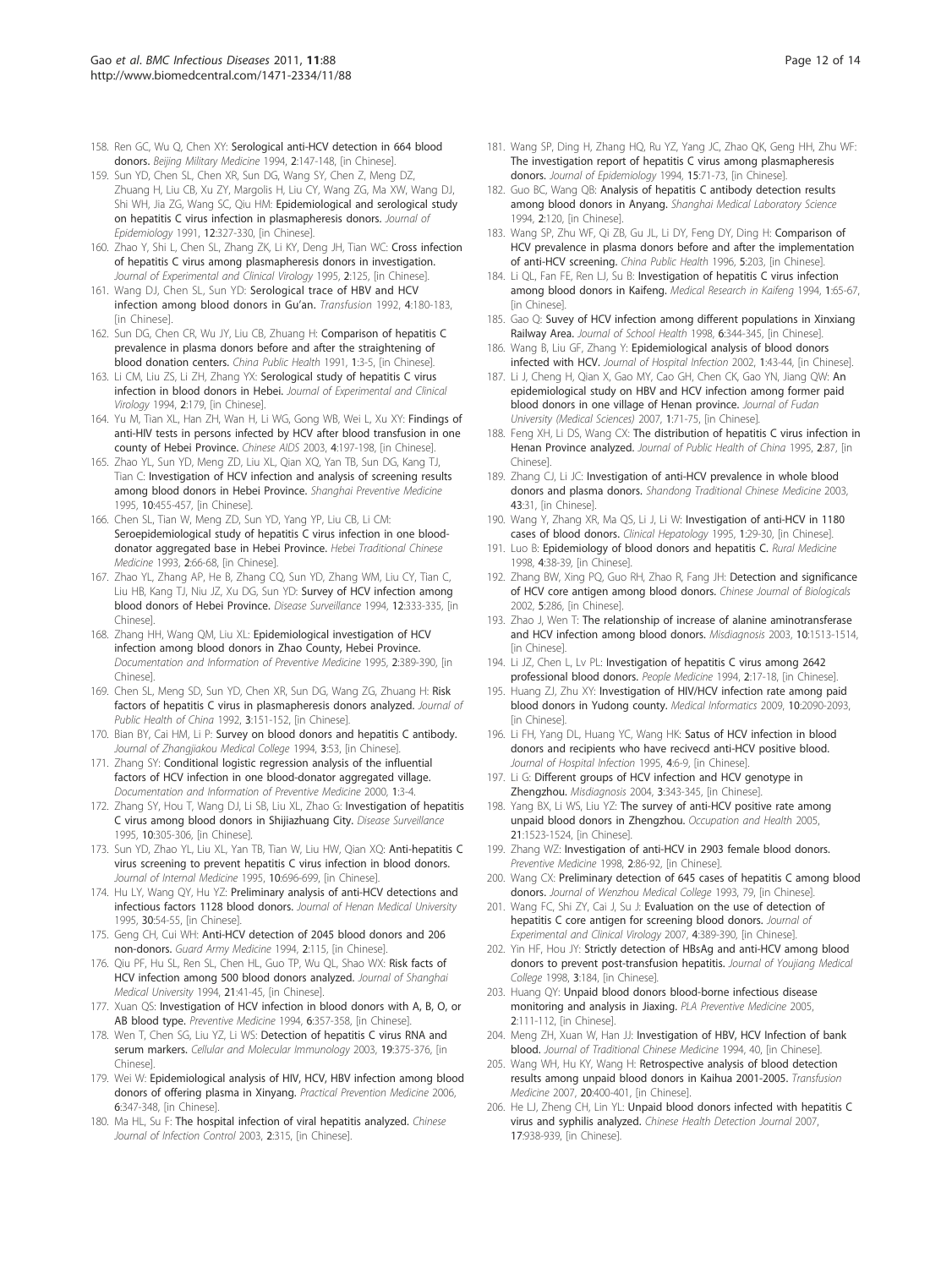- 207. He TL, Ou SD, Huang JX, Zhou X, Dong XH: Investigation on hepatitis C virus (HCV) infection among blood donors in Haiyan. Practical Prevention Medicine 1994, 4:12, [in Chinese].
- 208. Zhang YQ, Zhu RC, Zhou LP: Hepatitis C virus infection in blood donors analyzed. Ningbo Medicine 1997, 9:81, [in Chinese].
- 209. Xu ZG, Xu ZP, Ceng YL, Ye XH, Chen Z, Chen MH: Investigation of hepatitis B and hepatitis C virus infection among blood donors (37 cases). Journal of Medicine 1994, 6:55-56, [in Chinese].
- 210. Jin ZL, Chen SQ, Shi ZY, Fang L, Chen IP, Cai J, Ji CL, Wang FC: Epidemiological study of hepatitis C virus infection in plasmapheresis and blood donors. Journal of Epidemiology 1995, 4:234-236, [in Chinese].
- 211. Tang SX, Ma XK: Seroepidemiological studies on HCV infection in some area of China. Journal of Epidemiology 1993, 14:271-274, [in Chinese].
- 212. Jin HC, Zhou XC: Seroepidemiological survey of hepatitis C virus among blood donors. Hubei Journal of Preventive Medicine 1998, 9:26, [in Chinese].
- 213. Zhang YY: Study of HCV antibody with immunoenzymatic and recombinant immuno-blot method among healthy blood donors in China. Journal of Tongji Medical University 1992, 1:55, [in Chinese].
- 214. Yu CY, Liang M, Shu ZJ, Yao ZM: Blood donors and hepatitis C virus infection and the relationship between post-transfusion hepatitis. Traditional and Western Medicine on Liver Diseases 1994, 1:26-27, [in Chinese].
- 215. Zhang XF, Tang H, Luo XG, Chen HP: Study on the Serological states of HCV and HBV among HIV blood donors. Chinese Journal of AIDS & STD 2002, 4:229-230, [in Chinese].
- 216. Peng L, Tian HO: Investigation on coinfection of sphilis and HCV. Chinese Medicine 2007, 16:108, [in Chinese].
- 217. Hao LJ, Guo LS, Zhang YC, Theilmann L, Yang ZC, Takada: Investigation on serum HCV infection among different population inWuhan. Journal of Tongji Medical University 1992, 3:145-149, [in Chinese].
- 218. Wu XG, Xu CM: Survey on anti-HCV among certain groups of Shashi. Journal of Epidemiology 1993, 14:331-333, [in Chinese].
- 219. Zhang FL, Xie B, Xu SH, Deng LQ: Hepatitis C virus antibody among 994 blood donors investigated in Yunmeng, Anlu, and Xiaogan area of Hubei Province. Journal of Epidemiology 1994, 1:62, [in Chinese]
- 220. Li FH, Yang DL, Yu ZQ, Wang YK, Xu XL, Dai F, Hao LJ: Dynamic study of hepatitis C virus infection among blood donors in different parts of Hubei Province. Wuhan Medical Journal 1996, 20:146-147, [in Chinese].
- 221. Hu GQ: Serum detection of anti-HCV and HCV RNA screening of HCV infection among blood donors in research. Chinese Journal of Ecology 1999, 2:55, [in Chinese].
- 222. Li CZ, Hu GL, Zhang Z, Tan DM, Wu LF, Tang DX: Investigation on hepatitis C virus infection among high-risk populations. Practical Prevention Medicine 1996, 3:132-133, lin Chinesel.
- 223. Wan YS, Zhou XY: Profiles of hepatitis C virus infection among blood donors in Zhuzhou. Practical Prevention Medicine 1998, 4:437, [in Chinese].
- 224. LV YF, Yin P, Liu TY: Analysis on quality control of blood in blood banks in a five-year program in Human province. Journal of Epidemiology 2003, 7:42-44, [in Chinese].
- 225. Zhou XH: Analasis of ungraded blood samples among voluntary blood donors in Xiangtan City. Practical Prevention Medicine 2008, 4:1100-1101, [in Chinese].
- 226. Chen JM, Deng N, Liu WP: HCV antibody among blood donors in Xiangtan City analyzed. Practical Prevention Medicine 1996, 4:195, [in Chinese].
- 227. Chen X, He JM, Wu HQ, Wang ZX, Huang YM, Wang GQ, Cheng YD: A seroepidemiological and behavior factors study of HIV, HCV, HBV, and syphilis among commercial blood donors. Practical Prevention Medicine 1999, 3:17-19, [in Chinese].
- 228. Zeng JG, Liu LH, Zhu ZH, Zhu SY: HCV antibody among blood donors in research in two cities (districts) of Yiyang. Practical Prevention Medicine 1998, 5:151, [in Chinese].
- 229. Li XQ, Chen BY, Tan MK: Investigation of HBV and HCV infection among junior college students and technical students in Chenzhou. Practical Prevention Medicine 2001, 6:422, [in Chinese].
- 230. Liao K, Luo J, Zou MX: A suvey of the prevalence of HCV blood donors in Changsha. Practical Prevention Medicine 2008, 3:730-732, [in Chinese].
- 231. Yang LF: Analysis of HCV infection among 2210 outpatients. Qinghai Medical Journal 2001, 31:40-41, [in Chinese].
- 232. Wang YN, Du GJ, Jiang SW: HCV infection among volunary blood donors in research in Lanzhou. Northwest National Defense Medical Journal 2008, 29:148, [in Chinese].
- 233. Guo ZH, Zhen BD, Xie C: Hepatitis A, B, C, and D virus infection among professional blood donors in research in Lanzhou. Journal of Lanzhou Medical College 1996, 1:70-71, [in Chinese].
- 234. Zhen BD, Yang YL, Guo ZH: A study of HCV infection among part of the blood donors and recipients in Lanzhou. Journal of Lanzhou Medical College 1996, 2:63-64, [in Chinese].
- 235. Sheng XM, Wang J, Chen BZ: Report of anti-HCV detection in blood donors. Microbiology and Immunology 1996, 3:15-16, [in Chinese].
- 236. Du GJ, Wang YN, Liu XP, Cao MY: A preliminary investigation on HCV infection among voluntary blood donors in four districts of Gansu. Northwest National Defense Medical Journal 2002, 23:379, [in Chinese].
- 237. Pan C, Wang JX, Zhu Q, Li QG: A preliminary investigation on Hepatitis C virus among various liver diseases and blood donors in Fujian province. Fujian Medical Journal 1993, 3:51, [in Chinese].
- 238. Xu YC, Xu NF: A serological survey on hepatitis C virus infection among blood donors in Gutian. Documentation and Information of Preventive Medicine 1998, 1:13, [in Chinese].
- 239. Ye C, Xu MS, Ma MZ: Analysis on serological anti-HCV detection among blood donors in Fuzhou. Fujian Medical Journal 1994, 3:107, [in Chinese].
- 240. Hu GD, Lin JH: A report on 62 cases of hepatitis C virus infection in Putian City. International Medicine 1995, 6:164-165, [in Chinese].
- 241. Huang ZH, Wang GZ: Anti-HCV detection results in 178 blood donors analyzed. Journal of Ojannan National Medical College 1996, 9:11, [in] Chinese].
- 242. Wang CY: Analysis of HBV and HCV infection among medical staff and non-medical personnel blood donors. Journal of Qiannan National Medical College 2001, 3:171, [in Chinese].
- 243. Jing BN, Ding JJ, Tian M, Bao LY, Jiang HG, Shen RG: Investigation on HCV infection among hematologic disorder patients after the implementation of anti-HCV screening. Guizhou Medicine 1998, 1:33-35, [in Chinese].
- 244. Dong JM, Zhang YD, Teng M, Li LC, Tang WK: Anti-HCV detection results in 3110 blood (plasma) donors analyzed. Guizhou Medicine 1996, 4:209-211, [in Chinese].
- 245. Xu CF, Jiang JN: Hpatitis virus infection and screening measures among blood donors in Carey ethnic region. Journal of Qiannan National Medical College 1999, 2:104, [in Chinese].
- 246. Gu Y, Li SQ: Hpatitis C virus infection in bood donors. Journal of Zunyi Medical College 1994, 3:244-245, [in Chinese].
- 247. Ding JJ, Qian JY: Investigation on serologic HCV antibody among sexual promiscuity in Guiyang. Journal of Epidemiology 1993, 14:231-233, [in Chinese].
- 248. Qiu SH, Lu R: Epidemiology of syphilis infection among blood donors in Guiyang. Modern Medicine and Sanitation 2004, 20:1698, [in Chinese].
- 249. Zhou DG, Jiang WL, Fang YR, Chen MD, Peng XZ: Investigation on serological hepatitis C antibody among blood donors in Qiandongnan. Journal of Zunyi Medical College 1997, 20:28, [in Chinese].
- 250. Bai LJ, Li C, Bi T: 312 cases of blood donors detected by ELISA and RT-PCR and a comparative study of anti-HCV and HCV RNA. Journal of Shenyang Medical College 1997, 1:48-49, [in Chinese].
- 251. Li HX: HCV infection among some people of Dandong in research. Modern Medicine and Sanitation 2006, 11:1751, [in Chinese].
- 252. Gu B, LV ZZ, Liu W, Liu YM, Chen YN, Wu TY, Han J, Cui CL, Zhou JZ, Wang Q, Zhen M, He ZQ: Investigation on hepatitis C virus infection among 469 blood donors in Dalian. Journal of Epidemiology 1994, 5:298, [in Chinese].
- 253. Li B, lin WC, Yang M: Serological anti-HCV, HBsAg, and anti-HIV detection reports among 1166 blood plasma) donors analyzed. Journal of Third Military Medical University 1995, 6:548-549, [in Chinese].
- 254. Hu J, Lin WC, Li B, Liu J, Chen Y, Peng J, Xia ZR: Detection results of anti-HCV, anti-HIV, anti-TP and HBsAg of 42397 blood donors. Chongqing Medicine 2006, 12:1068-1069, [in Chinese].
- 255. Zhang XQ, Hu DR, Li MD: HBV and HCV infection in professional plasmapheresis dornors. Chongqing Medicine 1993, 3:196-198, [in Chinese].
- 256. Feng ZW: Survey on HCV antibody among voluntary blood donors in Yongchuan. Modern Medicine and Sanitation 2004, 20:268, [in Chinese].
- 257. Wu HY, Yang XH, Lu P: Anti-HCV detection results in 105 blood donors analyzed. Shanxi Medical Laboratory 1994, 9:29-31, [in Chinese]
- 258. Wang QH, Zhang HD: HBV and HCV infection in 294 blood donors with normal physical examination observed. Clinical Laboratory Science 1994, 12:96, [in Chinese].